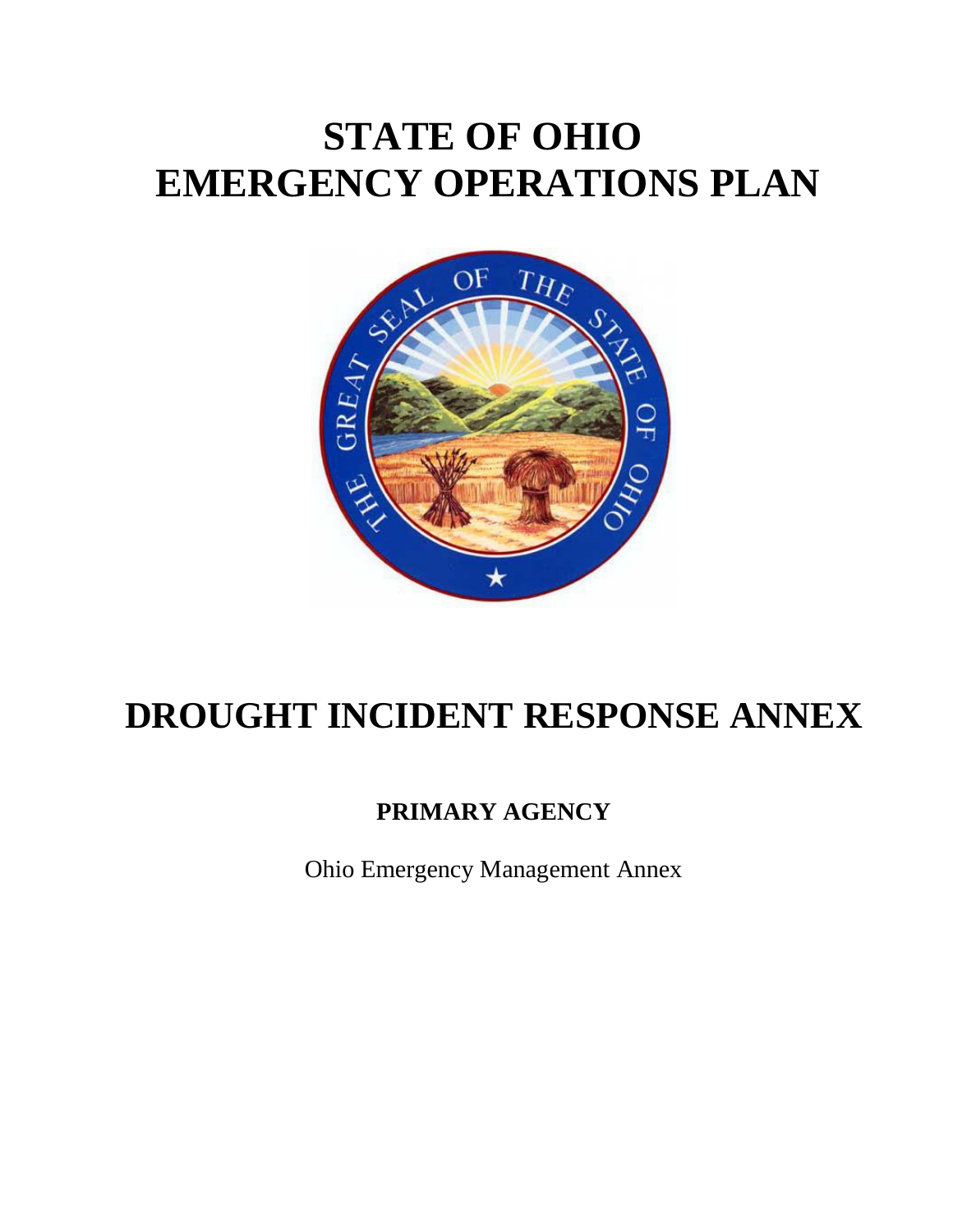#### **STATE OF OHIO EMERGENCY OPERATIONS PLAN**

#### **DROUGHT INCIDENT RESPONSE ANNEX**

| PRIMARY AGENCY:          | Ohio Emergency Management Agency (Ohio EMA)         |
|--------------------------|-----------------------------------------------------|
| <b>SUPPORT AGENCIES:</b> | Ohio Office of Budget and Management (OBM)          |
|                          | Ohio Department of Natural Resources (ODNR)         |
|                          | Ohio Environmental Protection Agency (OEPA)         |
|                          | Ohio Department of Health (ODH)                     |
|                          | Ohio Department of Agriculture (ODA)                |
|                          | Ohio Department of Commerce, Division of State Fire |
|                          | Marshal (SFM)                                       |
|                          | Public Utilities Commission of Ohio (PUCO)          |
|                          | Ohio State University – Extension Office (OSU-EXT)  |
|                          | State Climate Office of Ohio (SCOO)                 |

#### **FEDERAL SUPPORT AGENCIES:**

U.S. Department of Agriculture – Farm Service Agency (USDA-FSA) U.S. Army Corps of Engineers (USACE) National Weather Service (NWS)

#### **I. PURPOSE**

The purpose of the Drought Incident Annex is to provide an effective and systematic means for the State of Ohio to assess and respond to a drought.

#### **II. SITUATION AND ASSUMPTIONS**

#### A. Situation

- 1. Drought is defined as a prolonged period of abnormally dry weather, where the lack of sufficient precipitation causes a serious hydrologic imbalance, having economic and/or social consequences which may affect all or a portion of the State of Ohio. Drought severity depends upon the degree of moisture deficiency, the duration, and the size of the affected area. Drought is considered a meteorological phenomenon rather than the result of underdeveloped public water supply systems.
- 2. Drought is neither a cyclical nor random weather phenomenon, but rather an episodic event that can have a profound effect upon the State of Ohio. It is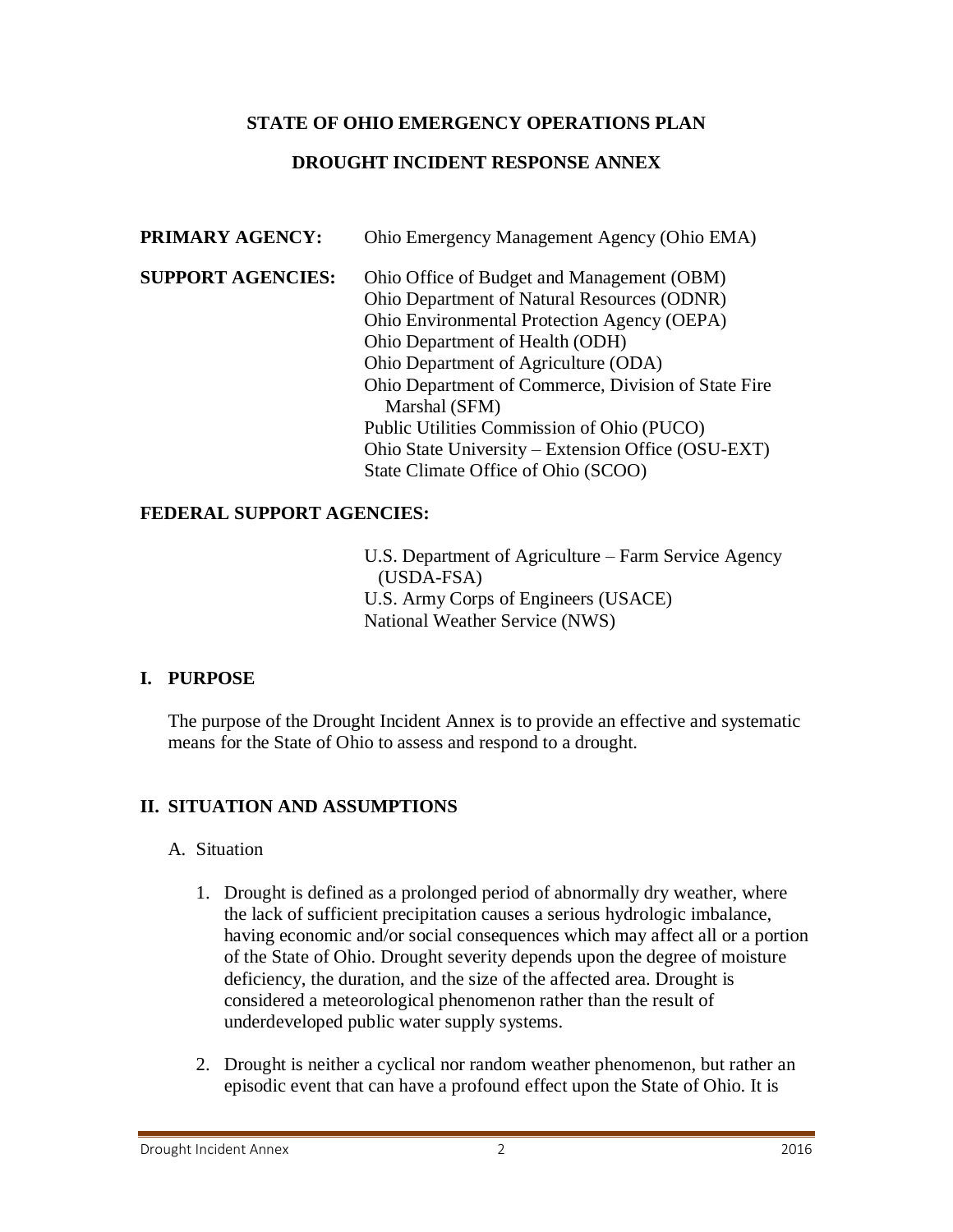progressive in nature, and without diligent statewide communication, its presence may not be recognized until it has reached a severe level. Drought impacts the State with a variety of complex problems, which, if identified and evaluated, can be dealt with in a well-organized manner.

- 3. The most significant impacts which confront the State are in the areas of agriculture, forestry, fish and wildlife, recreation and tourism, public and private water supplies, water quality, and the economy.
- 4. This plan is based upon current legislation and authorities that do not provide for the mandatory allocation of water supplies by the State. The population of Ohio is equally dependent on public ground water systems or private wells and surface water for their water supply.
- 5. The State of Ohio monitors precipitation, groundwater levels, stream flows, snowpack, and water quality and utilizes the Palmer Drought Severity Index and other indices to ascertain drought potential. Ohio receives an annual average of 39.45 inches of precipitation (1981-2010 average), which recharges ground water and reservoirs. Extended droughts severely diminish the amount of water in streams, reservoirs and aquifers.
- 6. Ohio is divided into ten climatological divisions, as shown in Attachment 1.
- B. Assumptions
	- 1. Drought will create unusual management problems due to the uncertainty surrounding its occurrence, duration, magnitude and severity.
	- 2. Local preparedness, community action and cooperation will be keys to coping with a water shortage.
	- 3. Local governments will cooperate fully with water conservation recommendations made by the State of Ohio.

#### **III. CONCEPT OF OPERATIONS**

- A. General
	- 1. Droughts can be categorized into three different types, each one affecting the other: Agricultural, Hydrological, and Meteorological.
		- a. Agricultural Drought is a moisture deficiency seriously injurious to crops, livestock, or other agricultural commodities. Moisture deficiency has persisted for over a month resulting in a shortfall of several inches of rain during the growing season.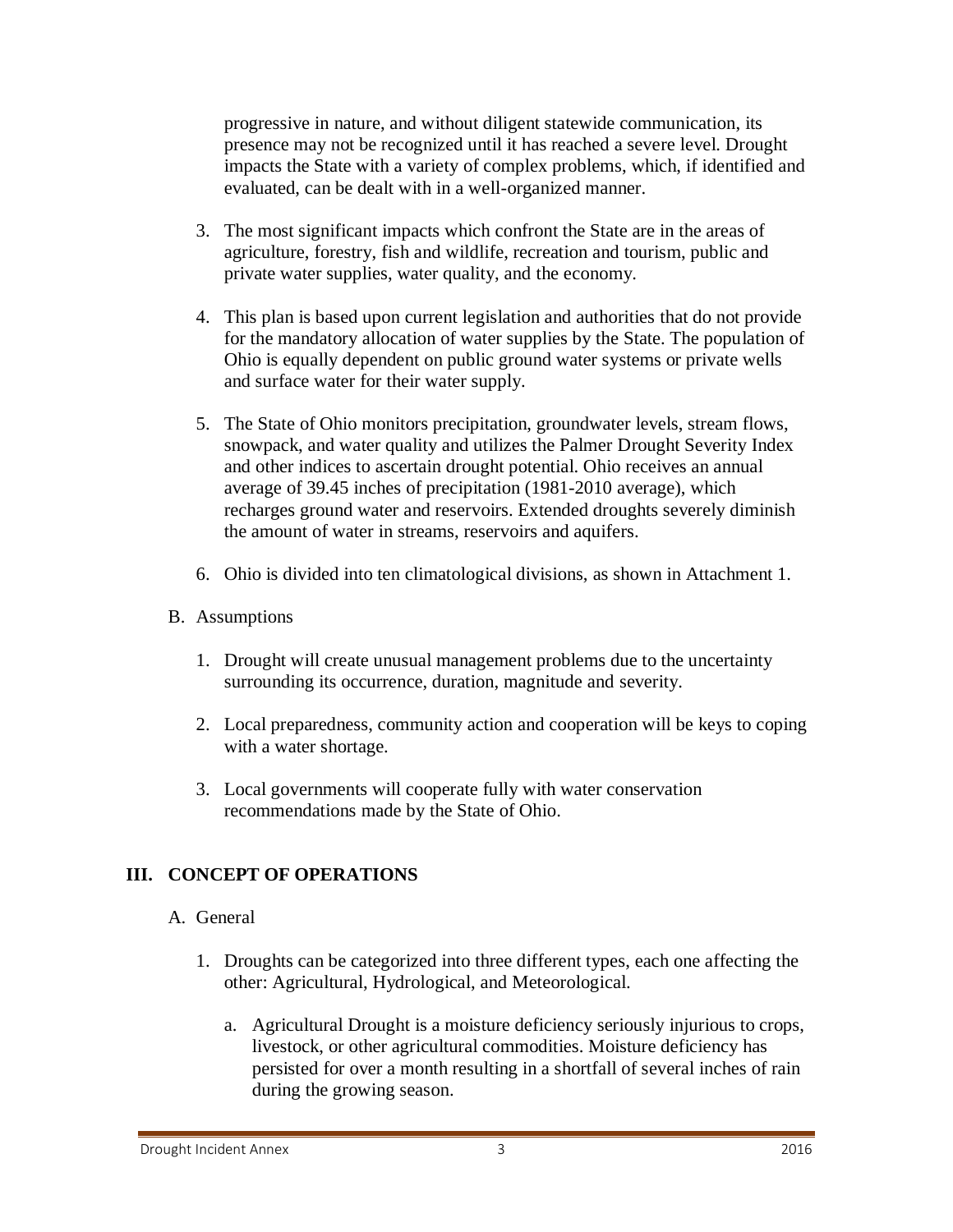- b. Hydrological Drought is evidenced by reductions in stream flow and in lake and reservoir levels, depletion of soil moisture, a lowering of the ground-water table and consequently a decrease in ground-water discharge to streams and lakes.
- c. Meteorological Drought occurs after a dry spell, defined with respect to local climate normals, lasting at least 2 weeks that produces dry soils and stress on crops and vegetation. It is alleviated by a return of seasonal storms and rain.
- 2. Three indicators are frequently utilized, along with specific water resource information, to determine drought conditions.
	- a. The Crop Moisture Index measures short-term moisture supply over a 1-3 week period and is most commonly used as an indicator of short-term moisture abundance, or deficit, affecting agriculture and field operations.
	- b. The Palmer Drought Severity Index depicts prolonged abnormal dryness or wetness over a period of months or years. The index reflects long-term moisture, runoff, recharge, precipitation, deep percolation and evapotranspiration. It is useful in measuring disruptive effects or prolonged dryness or wetness on water sensitive economies, designating disaster areas of drought or wetness, and reflecting the general water supplies in reservoirs and streams.
	- c. The Standardized Precipitation Index (SPI) is based on the probability of precipitation for any time scale. The probability is then transformed into an index of numerical values, shown in Attachment 2 below, ranging from extremely dry  $(-2 \text{ and lower})$  to extremely wet  $(+2 \text{ or higher})$ . The SPI can be computed for different time scales and can provide early warning of drought and help assess drought severity.

The SPI was designed to quantify the precipitation deficit for multiple time scales. These time scales reflect the impact of drought on the availability of the different water resources. Groundwater, streamflow, and reservoir storage reflect the longer-term precipitation anomalies. The SPI is generally calculated for 1, 3, 6, 12, 24, and 48–month time scales.

An SPI calculation for any location is based on the long-term precipitation record for a desired period. Positive SPI values indicate greater than median precipitation, and negative values indicate less than median precipitation. A drought event occurs any time the SPI reaches an intensity of -1.0 or less. The event ends when the SPI becomes positive. The positive sum of the SPI for all the months within a drought event can be termed the drought's "magnitude."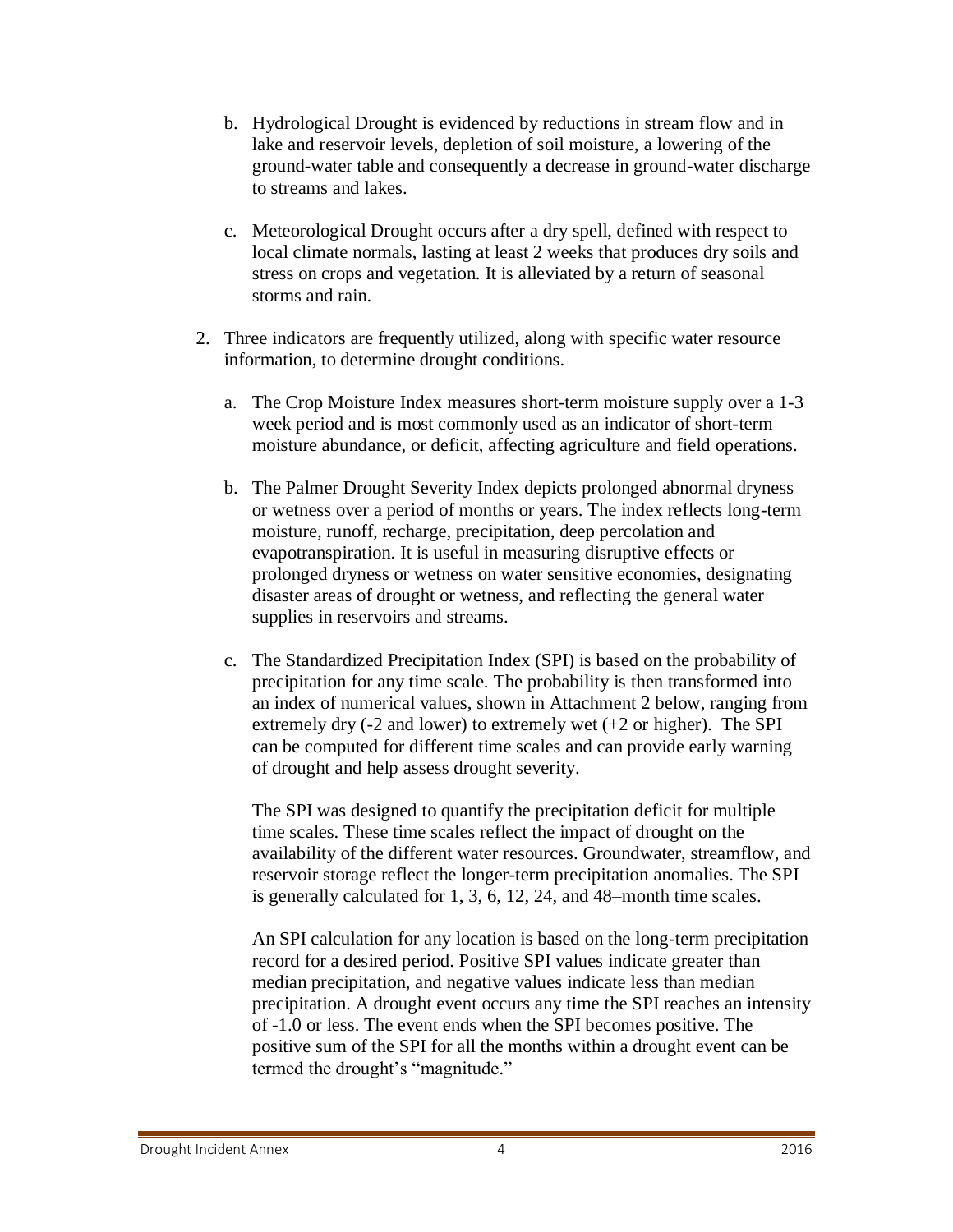- B. Levels of Drought Response
	- 1. Depending on the type of drought incident that is facing Ohio and the observed and expected impacts of a drought incident, not all DIA support agencies may be engaged in the same level of drought response actions at the same time.
	- 2. Support agency response to a drought incident will be as follows:
		- a. Pre-Drought Conditions
			- i. A drought monitoring and assessment system is required to provide enough lead time for State and local decision-makers to take appropriate actions. The Midwest Drought Early Warning System (DEWS) will be useful in this regard.
			- ii. During pre-drought conditions, the Department of Natural Resources (DNR), the National Weather Service (NWS), and the Environmental Protection Agency (EPA) will provide water supply, weather, crop and animal monitoring information to the Ohio Emergency Management Agency (Ohio EMA) as required.
		- b. Increased Monitoring
			- i. An increased level of monitoring may be entered into when Drought Severity Indices observations in any of Ohio's ten Climatological Divisions indicate that stream flows, reservoir levels, and ground-water levels may be below normal over a several month period. The Drought Assessment Committee (DAC) may determine that a Phase II Drought condition exists and that activities directed at increased monitoring are required based upon an assessment of drought conditions.
			- ii. Based upon the recommendation of the DAC, the Governor may be requested to make a Drought Alert Declaration. A Drought Alert may be issued for all or a portion of the State of Ohio based on data collected and observations that are made. For a drought alert to be declared, conditions would indicate the potential for a serious water shortage or for an agricultural emergency with continued below-normal precipitation and continued declining stream flows and ground water levels.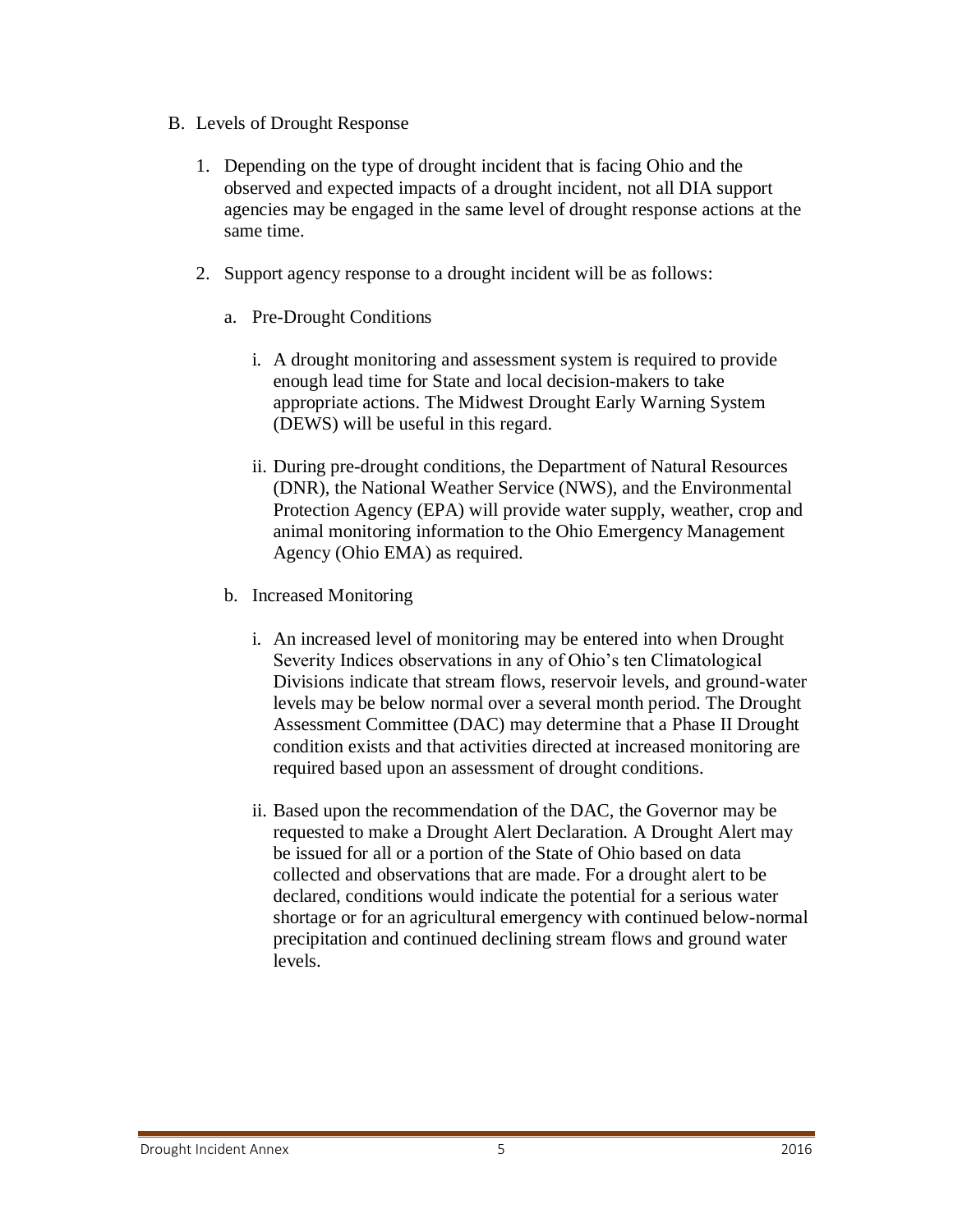- iii.Drought Assessment Committee (DAC) The Executive Director of Ohio EMA will activate and will appoint a chair for the DAC. The Committee will consist of one-or-more representatives from the following agencies:
	- Ohio Department of Natural Resources (ODNR), Division of Soil and Water Resources
	- Environmental Protection Agency (OEPA), Division of Drinking and Ground Waters
	- Ohio Department of Agriculture (ODA)
	- Ohio Emergency Management Agency (Ohio EMA)
	- Ohio Department of Commerce, Division of State Fire Marshal
	- Ohio State University Extension
	- State Climate Office of Ohio (SCOO)
	- National Weather Services (NWS) (Wilmington)
	- United States Department of Agriculture, Farm Service Agency (USDA-FSA)
	- Public Utilities Commission of Ohio (PUCO)
	- United States Army Corps of Engineers
	- Ohio Department of Health (ODH)

iv.The Drought Assessment Committee will carry out these and other tasks as assigned:

- Regularly issue reports on drought status through Phases II-IV of a drought.
- Identify resource information gaps and make recommendations for improvement.
- Provide appropriate water availability reporting that includes information on observed and expected precipitation, stream flow, reservoirs and ground-water levels; and reports of dry or impacted wells. Ohio EMA will compile and distribute consolidated situational reports to the Governor and to other identified agencies and individuals.
- Place continuous emphasis on improving the capability to provide accurate and timely assessments of water availability or agricultural deficiencies.
- Recommend the activation of, and coordinate with representatives of Impact Task Forces for the development of additional assessment information and for the identification of emergency needs.
- Make recommendations to the Governor and other identified parties concerning state-level response and recovery.
- Monitor trends and serve as the technical advisor for the State and local decision-makers.
- Provide information for the public and media.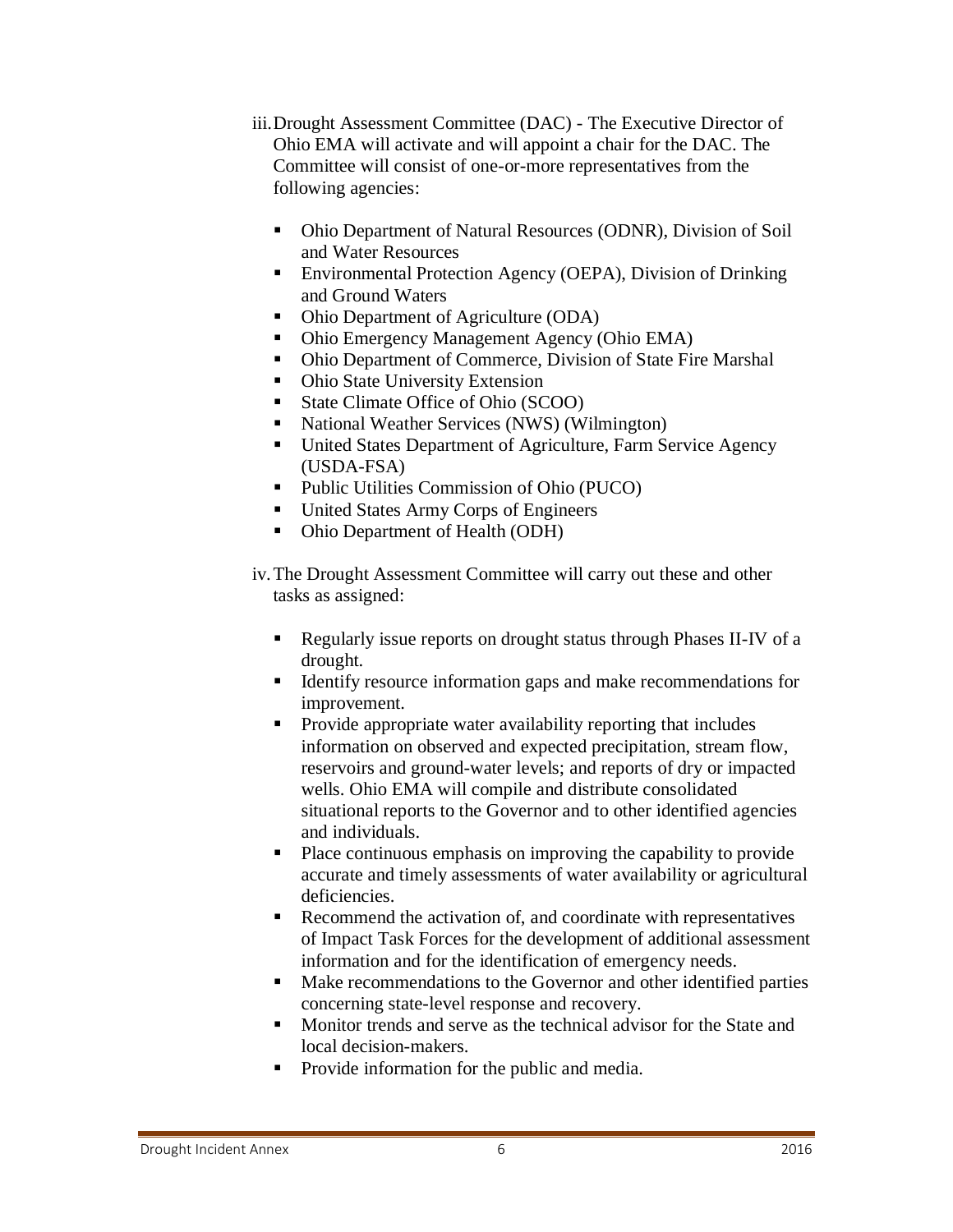- Make recommendations relating to proposed State actions, including the activation of Impact Task Forces to monitor and review potential impacts on the State's agriculture, economy, environment, and natural resources.
- Identify resource deficiencies that may aggravate drought effects.
- v. Impact Task Forces
	- The following Impact Task Forces may be activated to collect information and report their findings and recommendations to the DAC: Agriculture, Wildfire, Fish and Wildlife, Recreation and Tourism, Public Water Supplies, and Economic Impacts.
	- Refer to Attachment 3 for more information on composition, activities and responsibilities of the Impact Task Forces.
- vi.A Drought Alert will be canceled once rainfall, stream flows, reservoir levels, ground-water levels, and well conditions return to normal or near normal levels for that time of the year.
- 3. Conservation Actions
	- a. It may be appropriate for state agencies to recommend and/or enter into conservation actions when observed Drought Severity Index readings in any of Ohio's ten Climatological Divisions indicate that stream flows, reservoir levels and ground-water levels are continuing to decline, and forecasts indicate that an extended period of below-normal precipitation is expected, and/or the DAC otherwise determines that conservation actions are required.
	- b. Monitoring, oversight, and analysis activities, particularly by Impact Task Forces, may be increased. Water supply conservation measures may also be increased.
	- c. Partial activation of the Ohio Emergency Operations Center (Ohio EOC) may occur along with the initiation of conservation actions, but its activation will depend on the needs/requests of citizens and public officials in drought-affected areas of the State.
	- d. Conservation actions may be suspended when precipitation increases, stream flows, reservoir levels, and ground-water levels stop their decline, and Drought Severity Index observations begin to indicate that conditions are improving, and/or when the DAC otherwise determines that conservation actions are no longer required.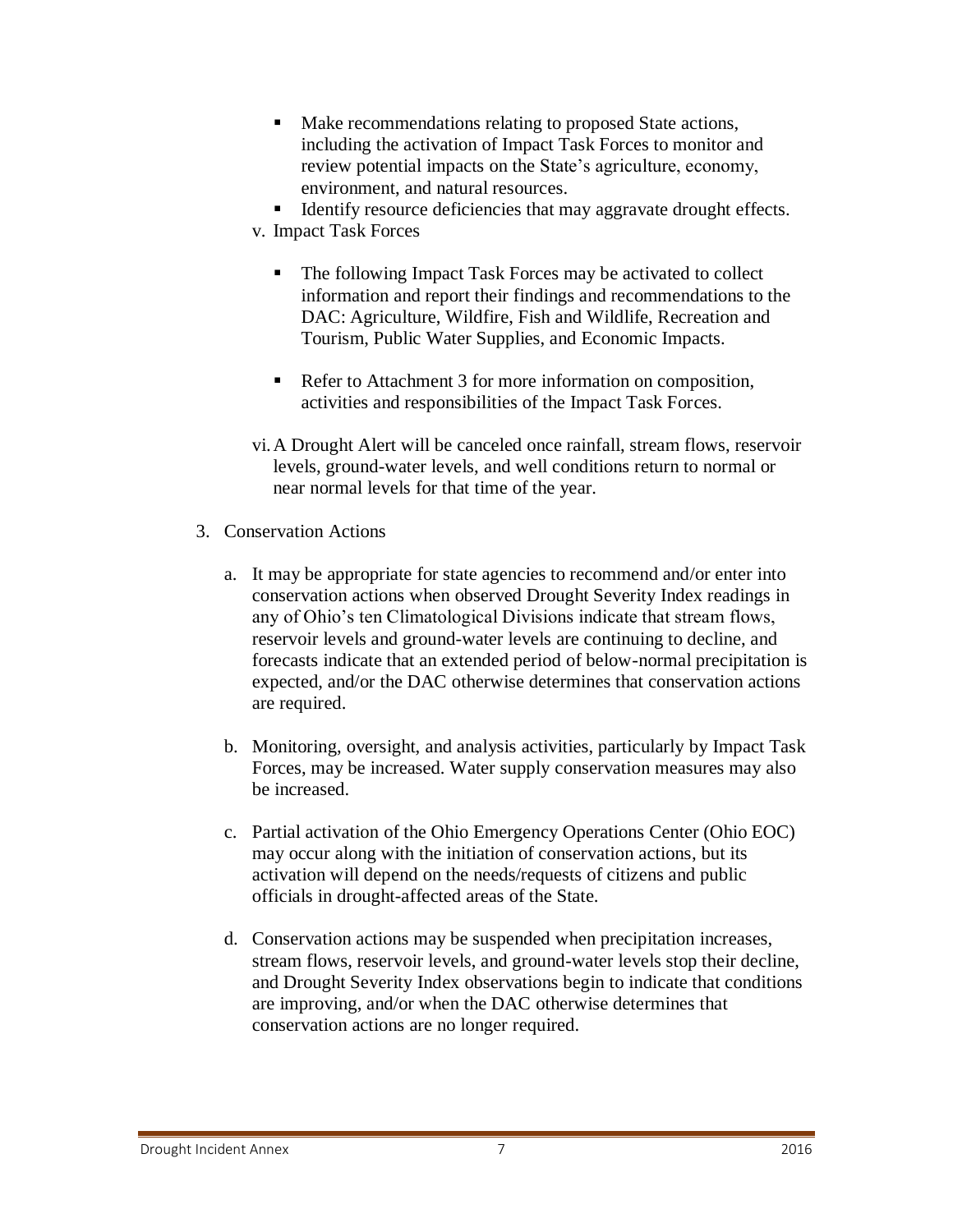- 4. Emergency Response
	- a. A Drought Emergency may be declared when Drought Severity Index readings for all or a portion of the State of Ohio are observed that indicate that precipitation levels, stream flows, reservoir levels, and ground-water levels will continue to decline, and/or that Emergency Response Actions are required.
	- b. The Governor may issue a Drought Emergency Declaration when water supplies are inadequate to meet projected demands and emergency response measures must be taken. A Drought Emergency Declaration may empower State agencies to review the allocation of supplies in communities not adequately responding to their water shortages, and to implement emergency programs and actions as provided in the Ohio Revised Code.
	- c. Drought Executive Committee (DEC)
		- i. During an Emergency Response, the Governor may activate the DEC. The DEC will be chaired by the Executive Director of Ohio EMA and will meet regularly to direct, facilitate and coordinate drought emergency response in Ohio.
		- ii. The DEC will develop short- and long-term drought response recommendations as they relate to agricultural concerns and the protection and support of public and private water supplies. The DEC's recommendations and responses will be based upon input from the DAC.
		- iii.The Directors of the following agencies and organizations will appoint representatives to the DEC: Ohio Department of Natural Resources, Ohio Environmental Protection Agency, Ohio Department of Health, Ohio Department of Agriculture, Ohio Department of Commerce, Ohio Department of Job and Family Services, Ohio Attorney General, Public Utilities Commission of Ohio, State Representatives as named by the Speaker of the House, and State Senators as named by the President of the Senate.
	- d. A Drought Emergency may be canceled when precipitation levels, stream flows, reservoir levels, and ground-water levels increase and the Drought Severity Index readings begin to rise above "Severe Drought" or "Extreme Drought" levels. Extended forecasts should also indicate that normal conditions over a four-week period can be expected before a Drought Emergency is canceled.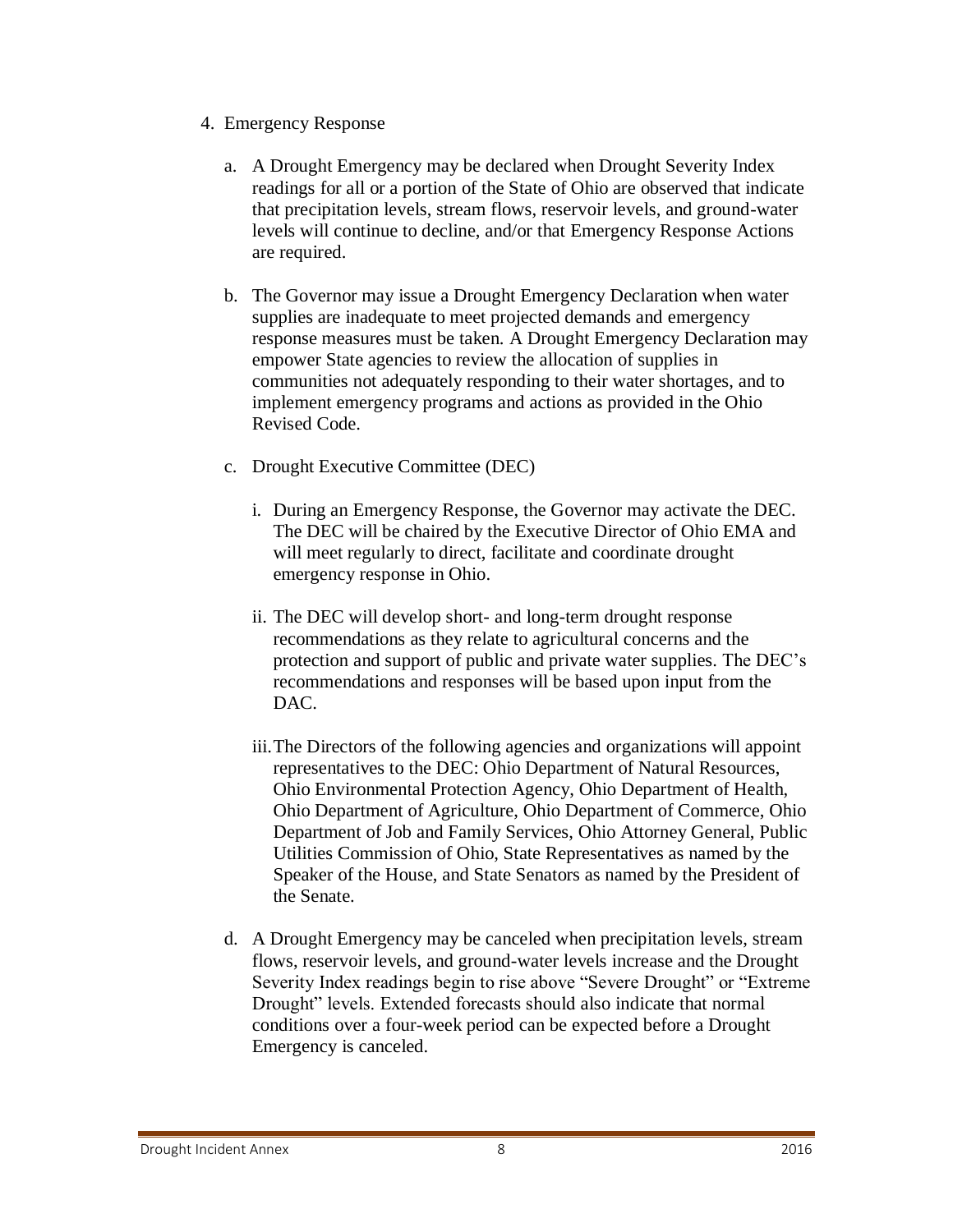- 5. Activation of the State Emergency Operations Center
	- a. In accordance with the provisions of the Ohio Emergency Operations Plan, the State Emergency Operations Center (SEOC) may be activated at any time to support drought response operations.
	- b. Refer to the Base Plan of the Ohio EOP for general information on Emergency Operations Center activation and CAS activation.

#### **IV. ORGANIZATION AND ASSIGNMENT OF RESPONSIBILITIES**

- A. Organizational Overview
	- 1. Federal
		- a. The following organizations of the federal government may assist Ohio during drought emergencies with a variety of loans, grants, and programs for material and personnel support.
			- 1) U.S. Department of Commerce
			- 2) Small Business Administration
			- 3) Federal Emergency Management Agency
			- 4) U.S. Department of Labor
			- 5) U.S. Army Corps of Engineers
			- 6) General Service Administration
			- 7) U.S. Department of the Interior
	- 2. State
		- a. The following state organizations may provide programs and specialized support to local governments during drought emergencies.
			- 1) Ohio Department of Natural Resources
			- 2) Ohio Water Development Authority
			- 3) Ohio Department of Development
			- 4) Treasurer of the State of Ohio
			- 5) Ohio Department of Job and Family Services
			- 6) Adjutant General's Department, Ohio National Guard
			- 7) Ohio Emergency Management Agency
			- 8) Ohio Public-Private Partnership
			- 9) Ohio Department of Health
		- b. Activation of the DAC will be maintained when increased monitoring and response actions are warranted and if the DAC is needed to provide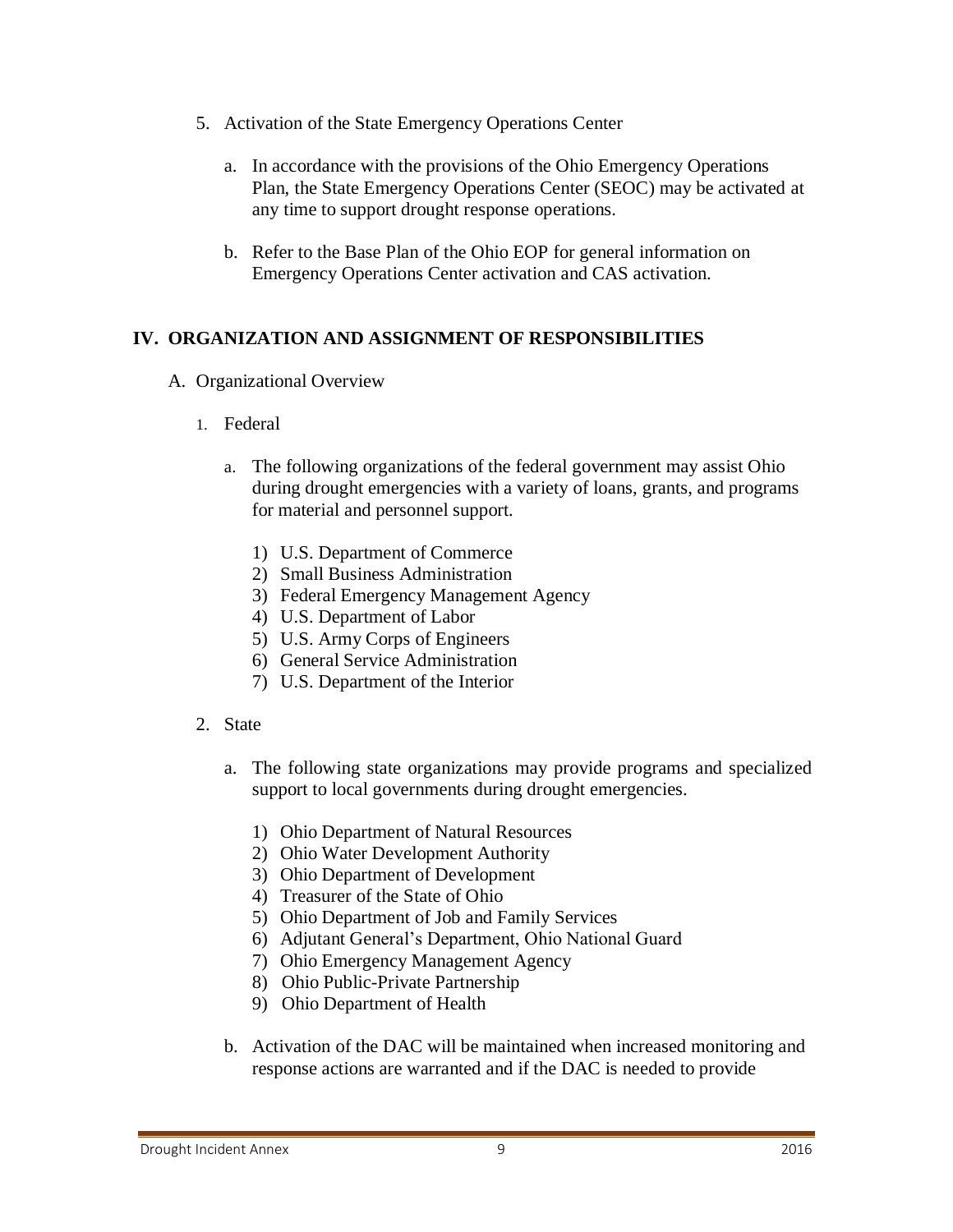appropriate state-level assessments and response/recovery recommendations to the DEC.

- 3. Local
	- a. Local jurisdictions will be encouraged to enact appropriate ordinances and/or restrictions to ensure adequate and equitable water supply distribution and to establish local drought emergency public information and education programs.
- B. Assignment of Responsibilities:
	- 1. Ohio Emergency Management Agency (Ohio EMA)
		- a. Provide chairperson for the Drought Assessment Committee and the Drought Executive Committee.
		- b. Coordinate the use of Ohio National Guard water trailers and Ohio EMA pipe and pumps for use by local communities.
		- c. Coordinate drought-related press releases through the Joint Information Center.
		- d. Maintain coordination with agency-based Public Information Officers to ensure consistency in drought-related information through the Joint Information System.
		- e. Support the creation and distribution of drought information to the public.
		- f. Develop written updates of the Ohio Drought Response Plan and submit to DAC members for review, recommendations and approval.
	- 2. Ohio Department of Natural Resources (ODNR)
		- a. Monitor water resources on a regular basis and report to EMA under Phase I, normal conditions.
		- b. Provide information on available water resources within the State.
		- c. Review and update public water supply plans for each community.
		- d. Assist communities, industries, and others to develop water conservation plans and programs.
		- e. Monitor hydrologic and water supply conditions, gather and interpret water data regarding supply, use and trends.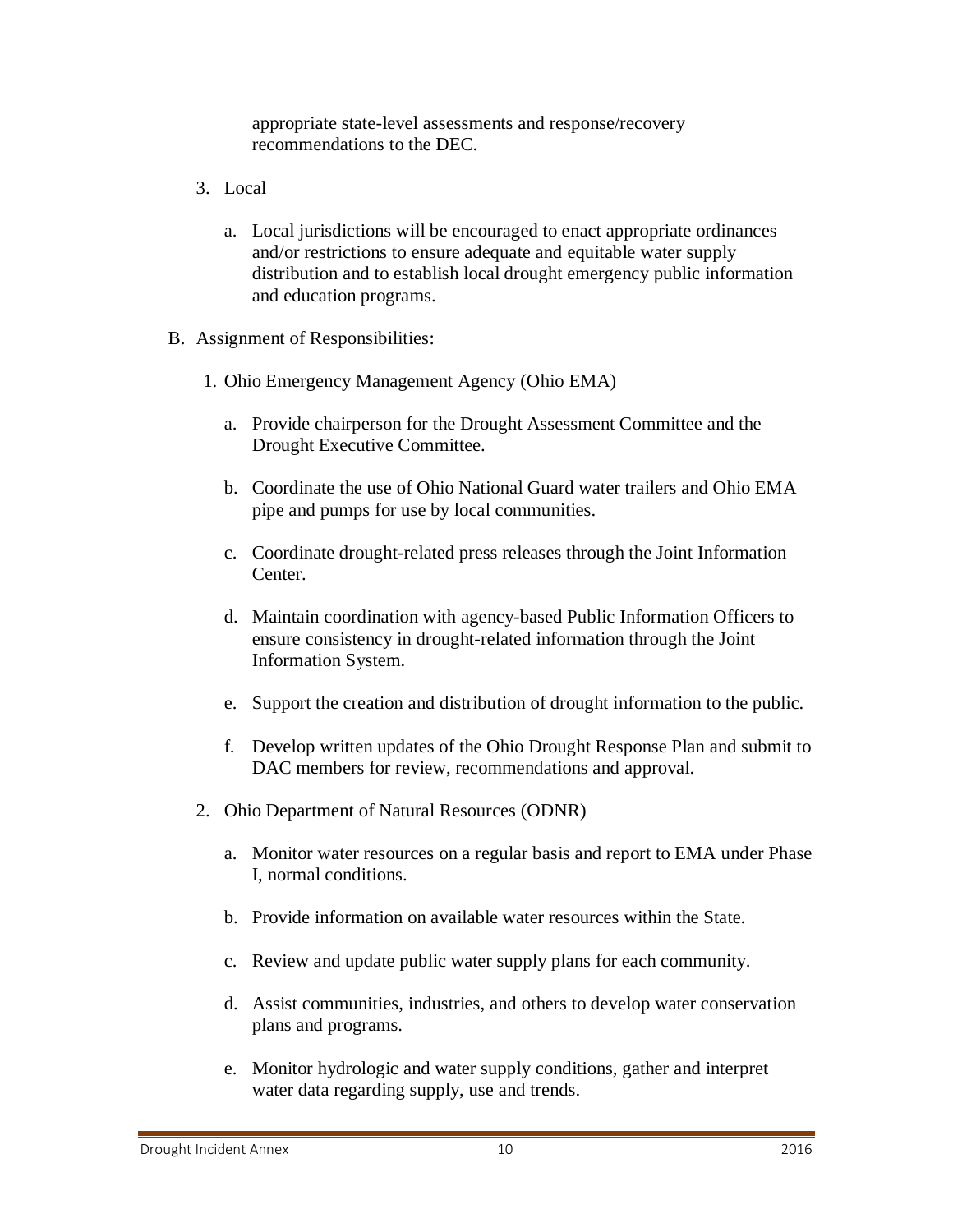- f. Maintain information on outlet discharge capacity of State-owned reservoirs and improve structural work for State-owned reservoirs as appropriate.
- g. Register all water withdrawals greater than 100,000 gallons per day, collect annual reports, and analyze annual usage statewide and regionally.
- h. Assist in education of the public concerning general water management needs and answer requests for water resource information.
- i. Chair the following task forces; Wildfire, Fish and Wildlife, and Recreation and Tourism.
- j. Mediate conflicts of source utilization in cooperation with EPA.
- k. Provide technical information regarding private water supplies, as resources allow.
- l. Coordinate use of Lake Erie water, in cooperation with EPA**.**
- m. Provide information on the status of feeder canals throughout the State of Ohio.
- 3. Ohio Environmental Protection Agency (OEPA)
	- a. Monitor water quality on a regular basis and report to EMA under Phase I, normal conditions.
	- b. Recommend voluntary cutbacks in water usage.
	- c. Initiate recommendations for water conservation based upon recognized priorities.
	- d. Mediate conflicts of source utilization in cooperation with DNR.
	- e. Post streams where water quality standards are not met.
	- f. Coordinate with the Department of Health on the release of droughtrelated health advisories.
	- g. Assist in encouraging cut backs of industrial use of water.
	- h. Chair Public Water Supply Task Force.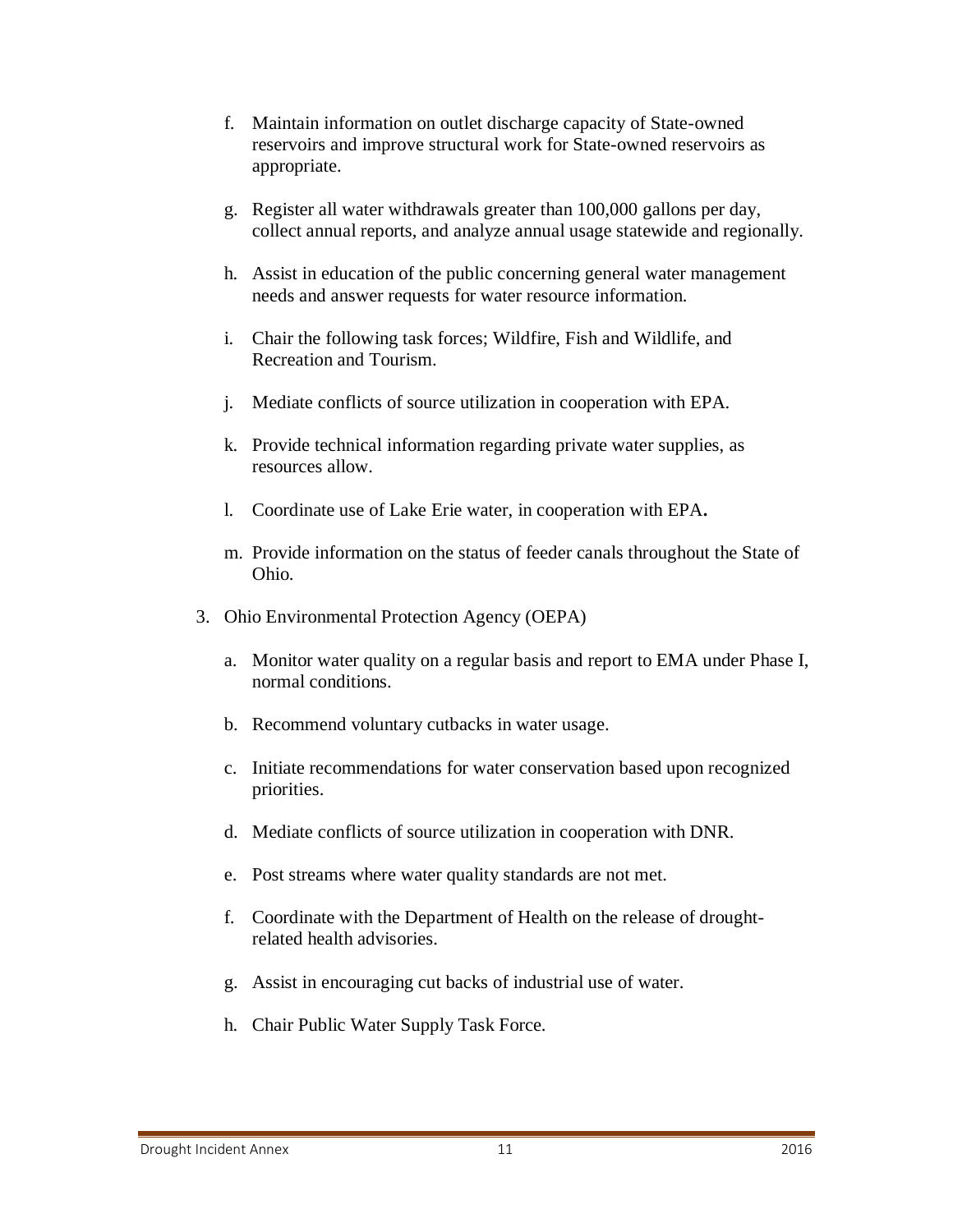- 4. Ohio Department of Health (ODH)
	- a. Provide increased surveillance of private water supplies and water haulers through the appropriate district offices.
	- b. Issue registrations for private water system contractors.
	- c. Analyze water well samples from local health departments upon request.
	- d. Analyze water samples from bathing beaches at Lake Erie.
	- e. Provide public instructions on means of disinfecting drinking water.
	- f. Provide information on food safety.
	- g. Local health departments issue permits to drill water wells, register water haulers, and inspect vehicles.
	- h. Provide technical information regarding private water supplies as resources allow.
- 5. Ohio Department of Agriculture (ODA)
	- a. Coordinate with the U.S. Department of Agriculture in collecting information regarding critical shortages of food products and livestock feed.
	- b. Develop State request for federal assistance and declaration of drought related agricultural emergencies in coordination with the U.S. Department of Agriculture.
	- c. Plan for the emergency distribution of livestock feed.
	- d. Chair the Agriculture Task Force.
	- e. Assist in encouraging cutbacks of agricultural use of water.
- 6. Ohio Department of Commerce, Division of State Fire Marshal (SFM)
	- a. Participate in the activities of the Wildfire Impact Task Force
	- b. Disseminate fire safety information to Ohio jurisdictions and the media.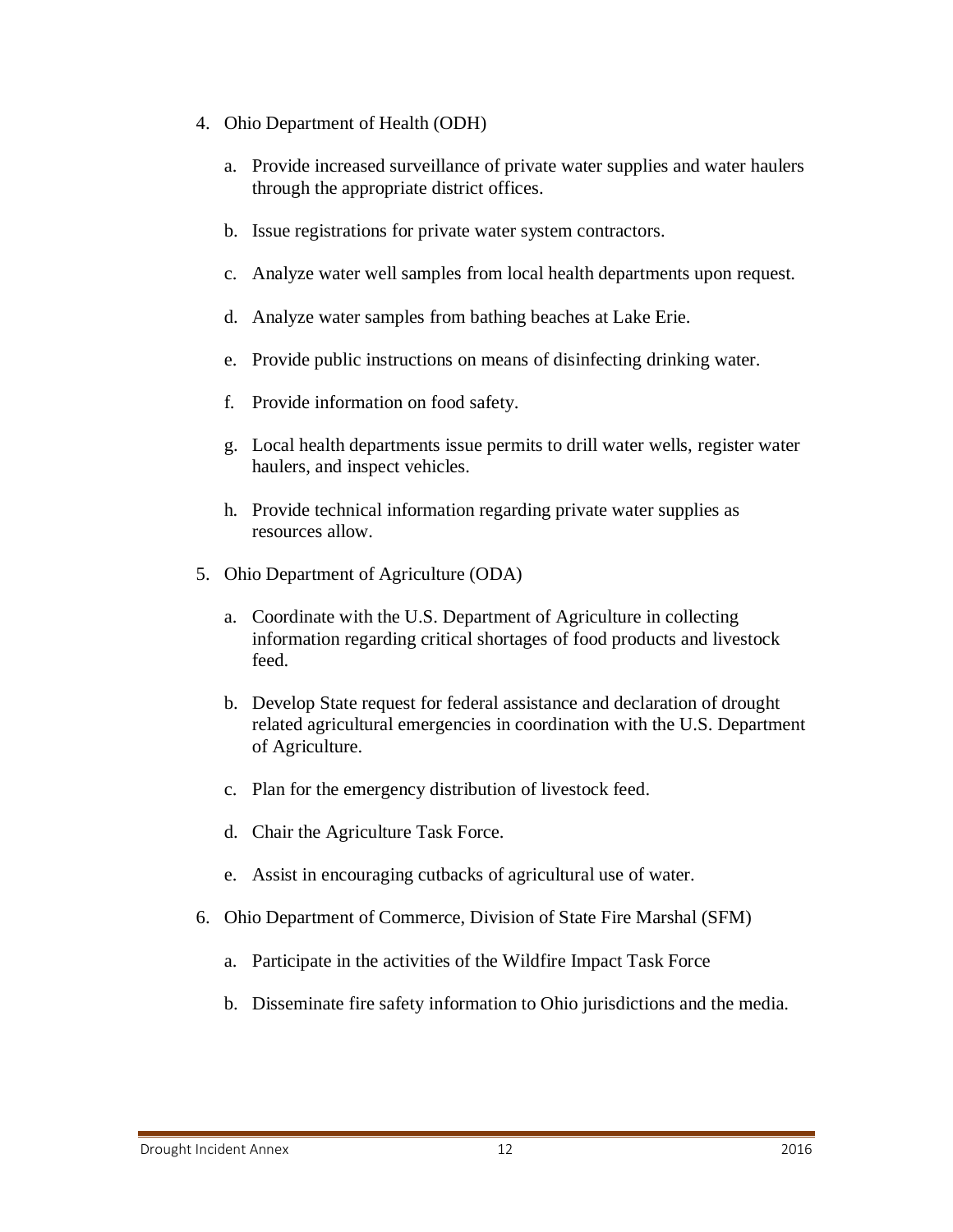- 7. Public Utilities Commission of Ohio (PUCO)
	- a. Regulated investor-owned utilities advise PUCO of their drought status, establish contact person for status reports and recommend conservation education.
	- b. Provide advice to PUCO regulated investor-owned utilities to follow their tariffs with regard to voluntary and mandatory conservation measures.
	- c. Provide reports on current status of PUCO regulated investor-owned utilities' ability to provide service to their customers. The reports will also contain any information that the PUCO Drought Coordinator would deem necessary to assist the Drought Task Force.
	- d. Monitor all events that may/will affect this or other PUCO regulated investor-owned utilities.
- 8. Ohio State University Extension (OSU-EXT)
	- a. Coordinate with County Extension Agents for local drought response activities.
	- b. Provide reports to the DAC on drought notifications and conditions in counties.
	- c. Assist in distributing drought-related Emergency Public Information (EPI)
- 9. U.S. Department of Agriculture Farm Service Agency (USDA-FSA)
	- a. Implement federal drought assistance programs as requested.
	- b. Coordinate reports from Food and Agricultural Councils (FACs) with DAC.
	- c. Provide assessments of drought damage.
	- d. Coordinate requests for drought-related Presidential Declaration of Agricultural Emergency.
	- e. Administer drought-related federal relief in coordination with ODA.
- 10. U.S. Army Corps of Engineers (USACE
	- a. Coordinate the development of drought plans and procedures for lakes, dams, etc. within the State of Ohio with DNR and Ohio EMA.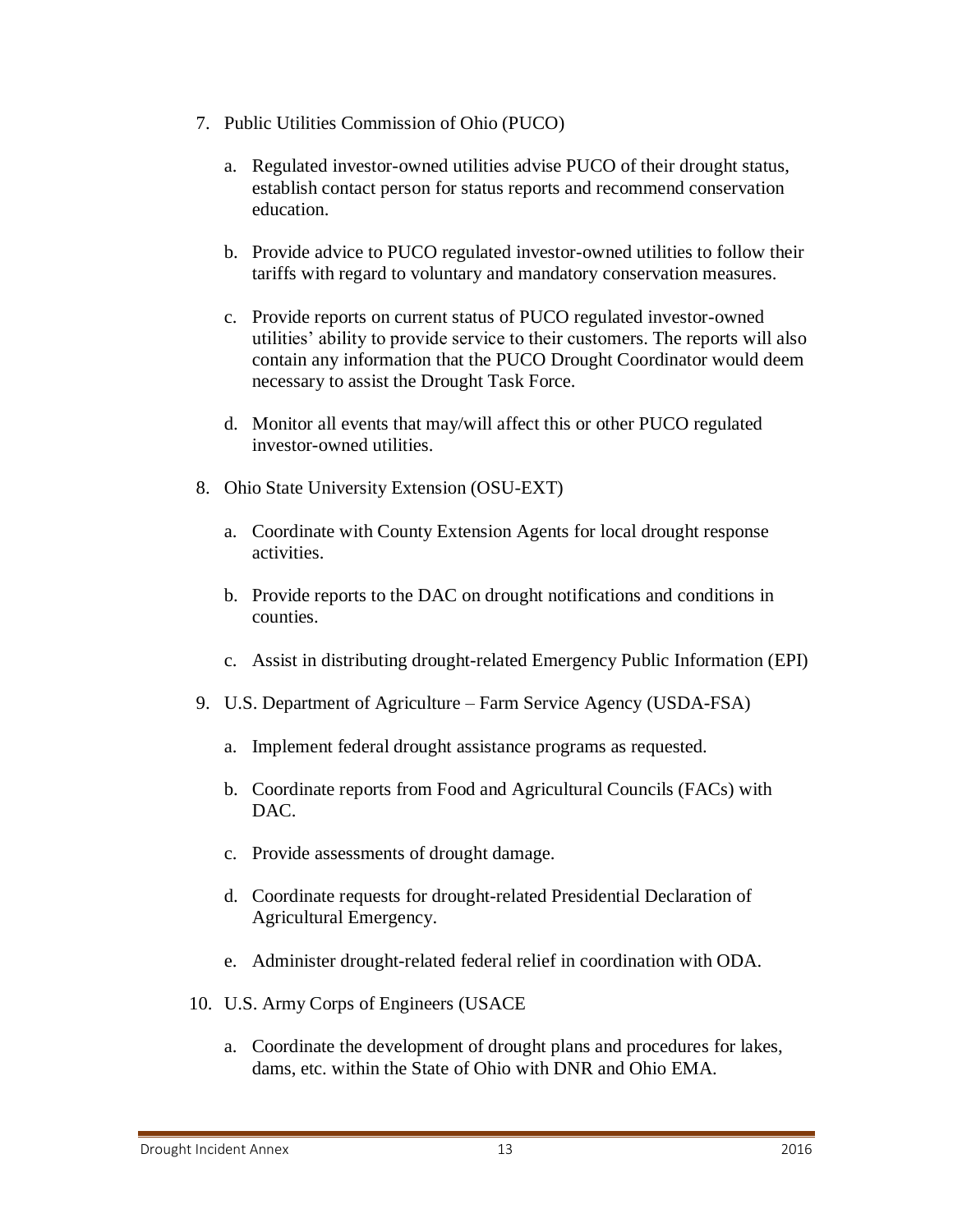- b. Provide information/ reports to the DAC.
- c. Coordinate USACE drought-related activities with DAC and affected Ohio localities.
- d. Construct wells and transport water to ranchers, farmers and political subdivisions for human and livestock consumption.
- e. Sell supplies of water from USACE reservoirs during emergencies as available
- 11. State Climate Office of Ohio (SCOO)
	- a. Assist with OSU Extension and the College of Food, Agricultural and Environmental Sciences (CFAES) to communicate with local farmers at the county level. Gather and organize reports from OSU Extension and the CFAES that indicate the near real time state of drought around Ohio. This will include improving an intercomparable (potentially instrumented) network of soil moisture conditions.
	- b. Archive historical climate and drought data to inform comparative analyses with actual conditions. Provide research and reports related to statewide drought conditions and durations.
	- c. Participate in communication of drought conditions in Ohio to regional and national drought monitoring entities (e.g. National Drought Monitor)
	- d. Reinforce public education and communication efforts initiated by Ohio EMA.
- 12. National Weather Service (NWS)
	- a. Provide research and reports on local weather patterns and forecasts to support drought-related planning and response activities.

#### **V. PLAN DEVELOPMENT AND MAINTENANCE**

- A. The Emergency Management Agency is responsible for the maintenance of the Drought Incident Annex of the Ohio Emergency Operations Plan. It will be reviewed on an annual basis by all partner agencies and will be updated at least every four years.
- B. Partner agencies will develop and maintain standard operating procedures related to each of their assignments of responsibility in the Annex.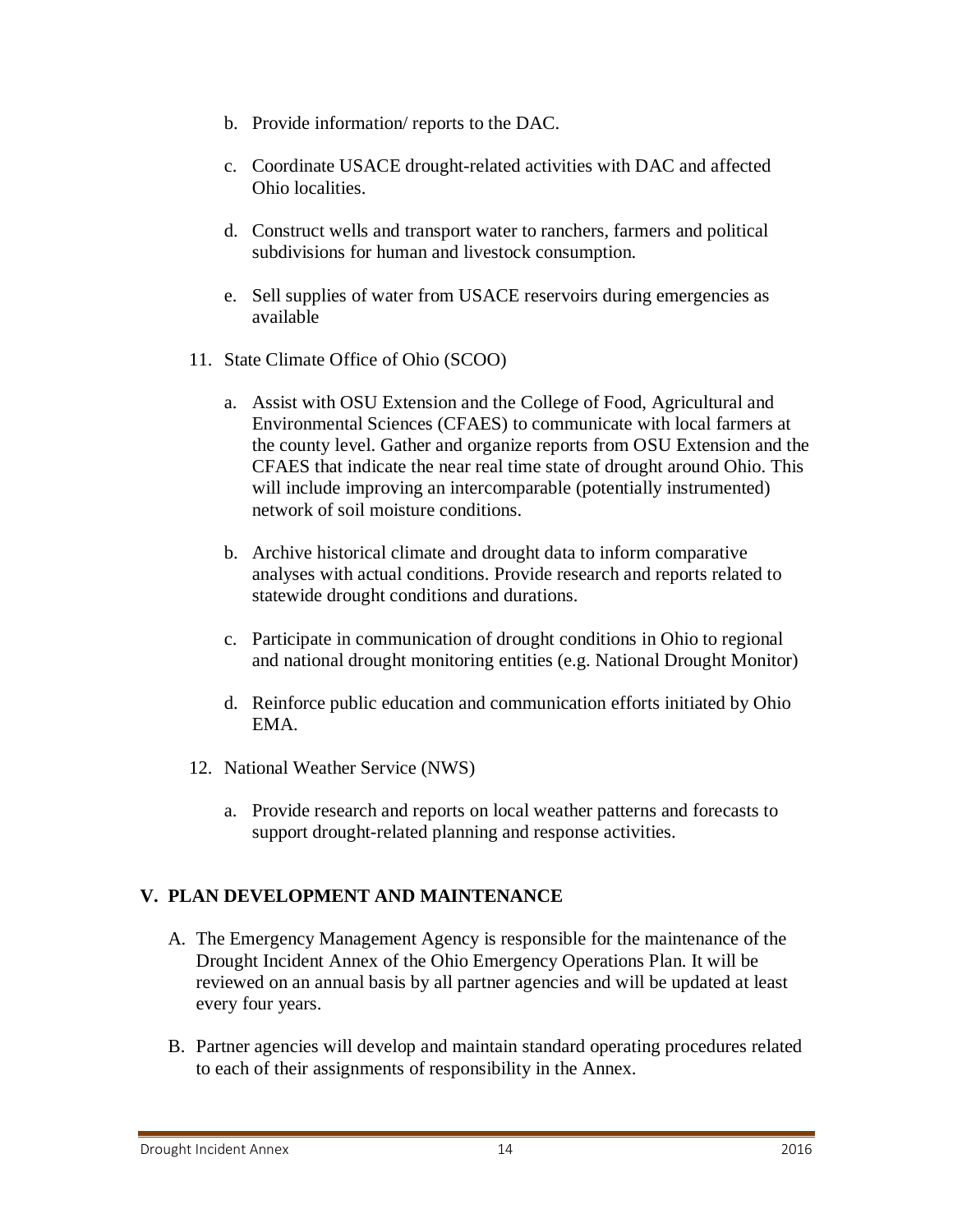#### **VI.ATTACHMENTS**

Attachment 1 - Climatological Divisions of Ohio

Attachment 2 - Drought Severity Indexes

Attachment 3 - Impact Task Force Descriptions

Attachment 4 - Drought Response Actions Matrix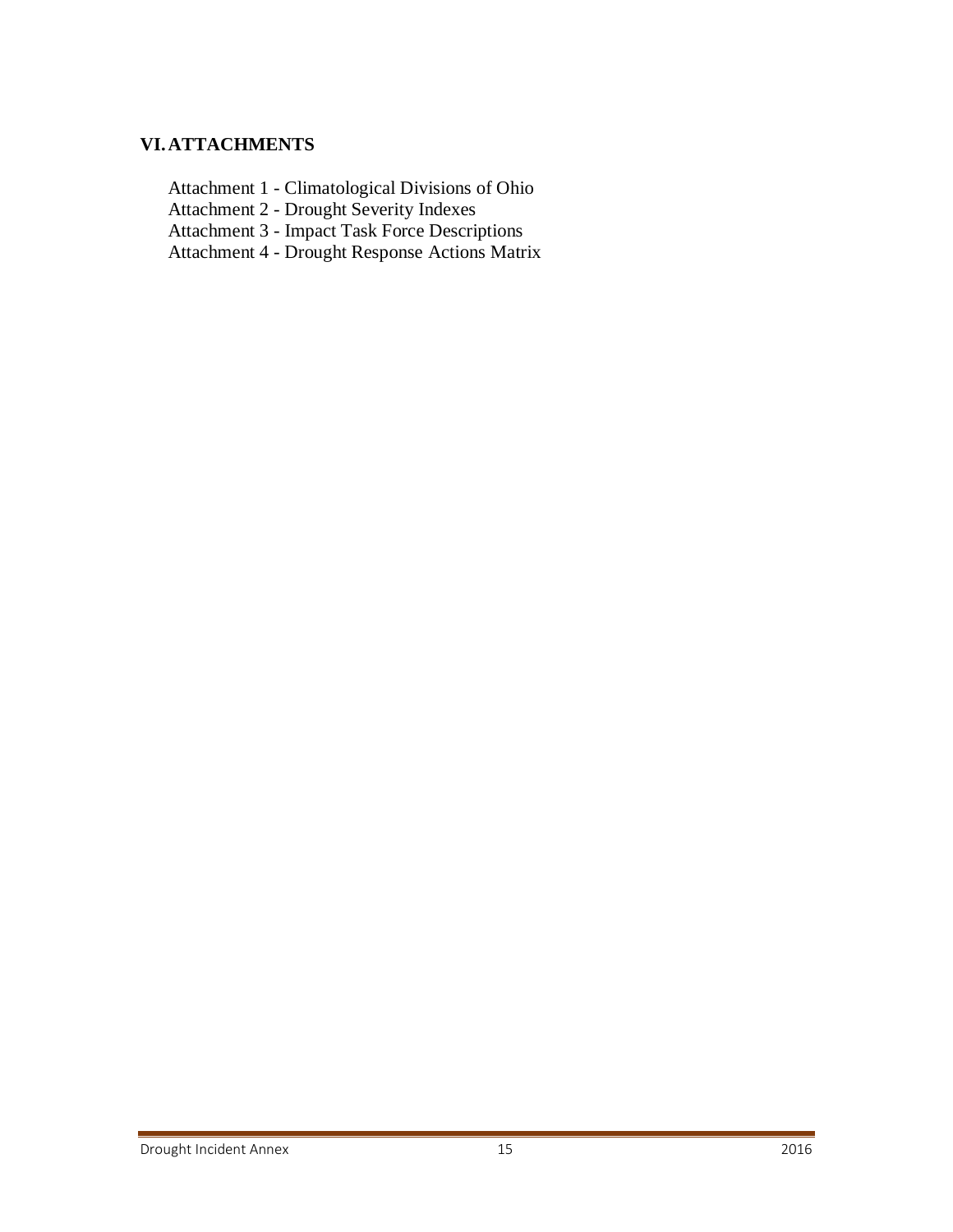Ohio Drought Incident Annex Attachment 1



## **Climate Divisions of Ohio**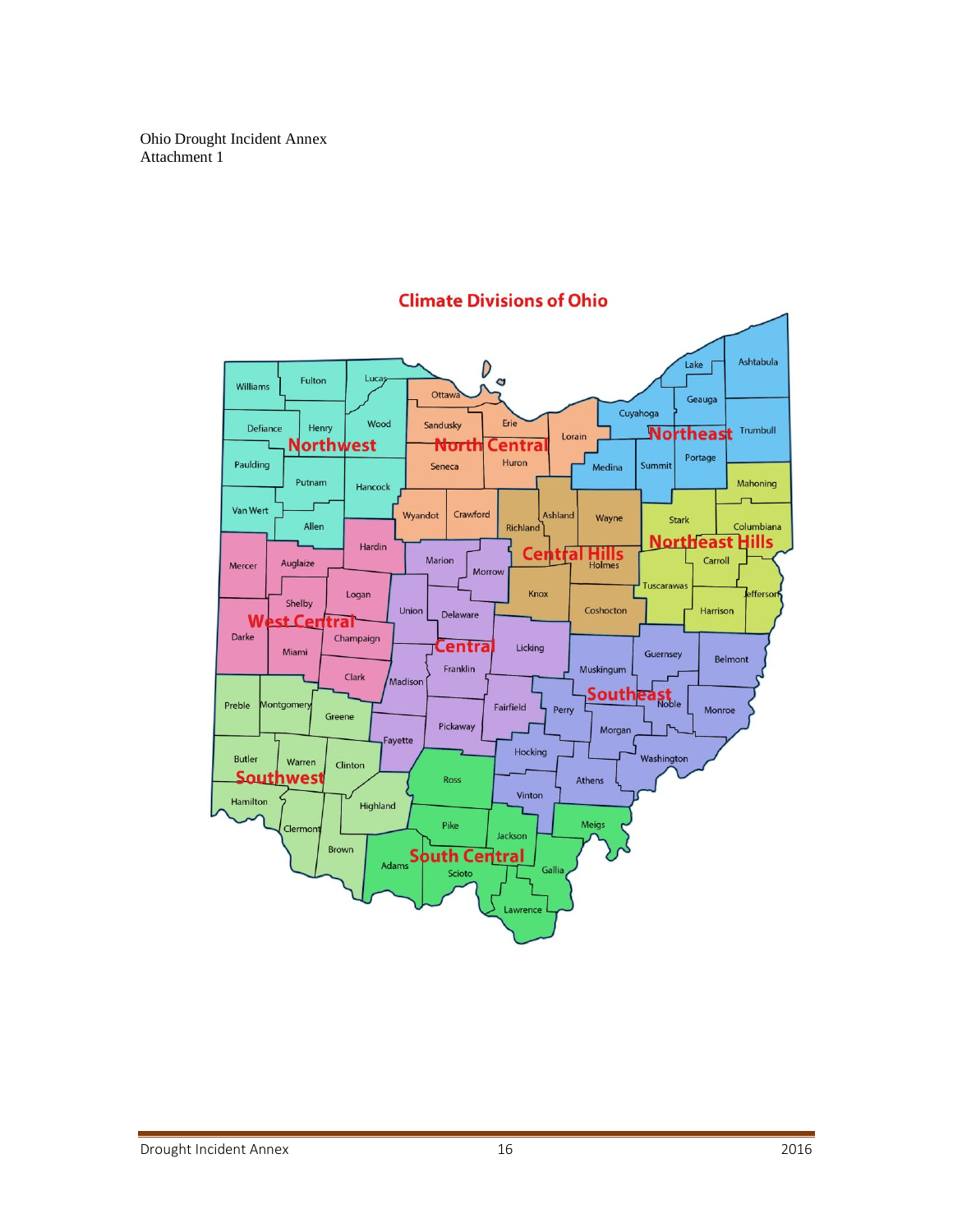Ohio Drought Incident Annex Attachment 2

#### **DROUGHT SEVERITY INDICES**

| PALMER DROUGHT SEVERITY INDEX |                              |  |  |  |
|-------------------------------|------------------------------|--|--|--|
|                               |                              |  |  |  |
| $ABOVE +4$                    | <b>EXTREME MOIST SPELL</b>   |  |  |  |
| 3.0 to 3.9                    | VERY MOIST SPELL             |  |  |  |
| $2.0 \text{ to } 2.9$         | UNUSUAL MOIST SPELL          |  |  |  |
| $1.0 \text{ to } 1.9$         | <b>MOIST SPELL</b>           |  |  |  |
| $0.5 \text{ to } 0.9$         | <b>INCIPIENT MOIST SPELL</b> |  |  |  |
| $0.4 \text{ to } -0.4$        | <b>NEAR NORMAL</b>           |  |  |  |
| $-0.5$ to $-0.9$              | <b>INCIPIENT DROUGHT</b>     |  |  |  |
| $-1.0$ to $-1.9$              | <b>MILD DROUGHT</b>          |  |  |  |
| $-2.0$ to $-2.9$              | MODERATE DROUGHT             |  |  |  |
| $-3.0$ to $-3.9$              | <b>SEVERE DROUGHT</b>        |  |  |  |
| $BELOW -4.0$                  | <b>EXTREME DROUGHT</b>       |  |  |  |

| <b>CROP MOISTURE INDEX</b> |                         |  |  |
|----------------------------|-------------------------|--|--|
|                            |                         |  |  |
| $ABOVE +3$                 | <b>EXTREMELY WET</b>    |  |  |
| 2.0 to 2.9                 | WET                     |  |  |
| 1.0 to 1.9                 | <b>ABNORMALLY MOIST</b> |  |  |
| $0$ to $0.9$               | <b>FAVORABLY MOIST</b>  |  |  |
| 0 to $-0.9$                | <b>SLIGHTLY DRY</b>     |  |  |
| $-1.0$ to $-1.9$           | <b>ABNORMALLY DRY</b>   |  |  |
| $-2.0$ to $-2.9$           | <b>EXCESSIVELY DRY</b>  |  |  |
| $-3.0$ to $-3.9$           | <b>SEVERELY DRY</b>     |  |  |
| BELOW-4.                   | <b>EXTREMELY DRY</b>    |  |  |

| STANDARD PRECIPITATION INDEX |                       |  |  |  |
|------------------------------|-----------------------|--|--|--|
|                              |                       |  |  |  |
| ABOVE 2.0                    | <b>EXTREMELY WET</b>  |  |  |  |
| 1.5 to 1.99                  | <b>VERY WET</b>       |  |  |  |
| 1.0 to 1.49                  | <b>MODERATELY WET</b> |  |  |  |
| $-.99$ to $.99$              | <b>NEAR NORMAL</b>    |  |  |  |
| $-1.0$ to $-1.49$            | <b>MODERATELY DRY</b> |  |  |  |
| $-1.5$ to $-1.99$            | <b>SEVERELY DRY</b>   |  |  |  |
| BELOW-2                      | EXTREMELY DRY         |  |  |  |

**Drought Incident Annex** 17 2016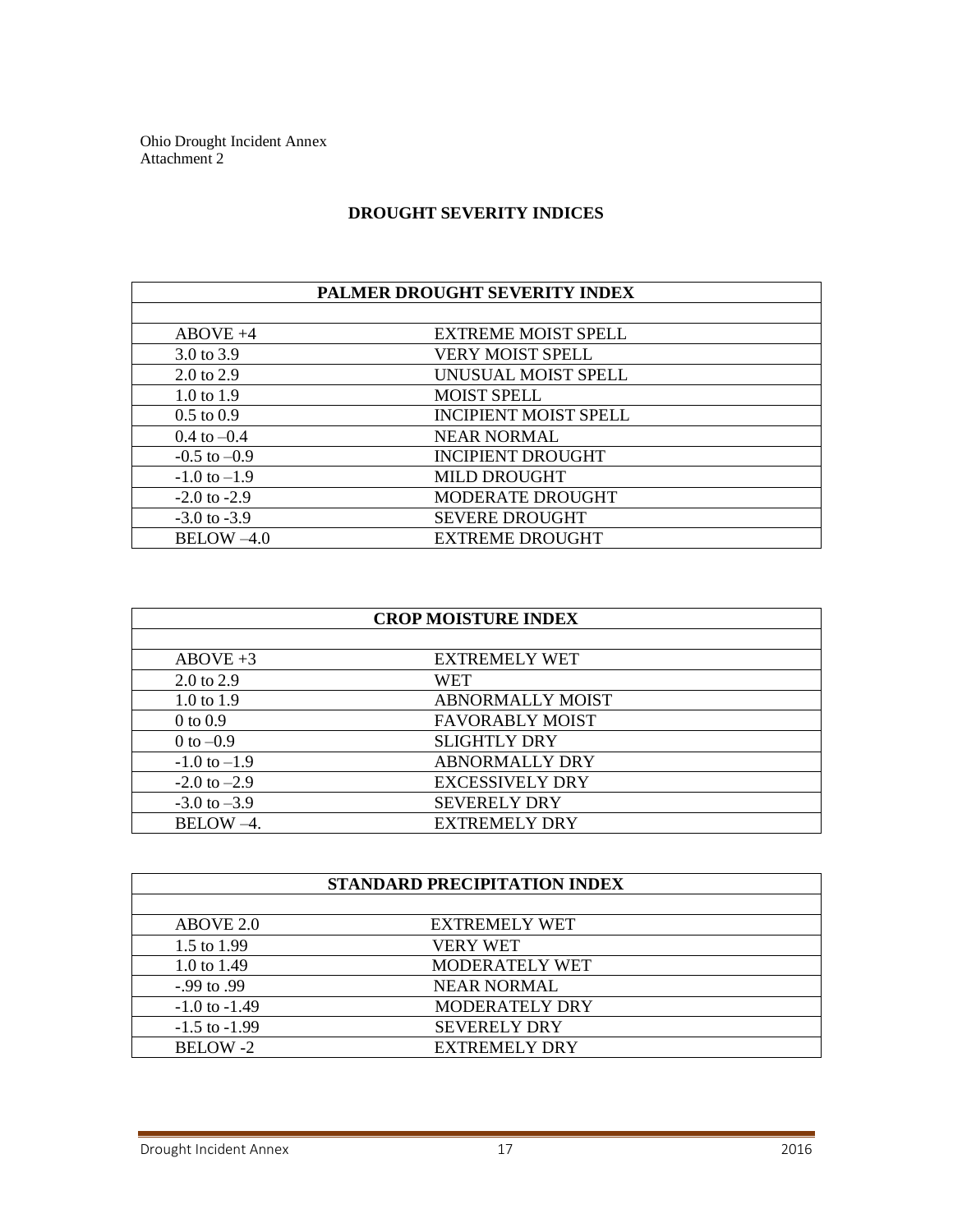#### **STATE DROUGHT IMPACT TASK FORCES**

There are six state-level Drought Impact Task Forces. Drought Impact Task Forces will coordinate and facilitate individual agency actions and oversee cooperative efforts of agencies with assigned responsibilities under each Task Force. Task Force Agency Representatives must be able to speak for their agencies and have the authority to make reasonable commitments toward effective cooperation and coordination and the allocation of resources from their agency.

The duties and activities of each Task Force are to include, but are not limited to:

- 1. Develop, revise and update, as necessary, Task Force guidelines and procedures.
- 2. Establish procedures for coordination with other task forces, State and federal agencies, local government, and public and/or private groups.
- 3. Identify key contacts in State, Federal, and private support groups.
- 4. Review existing reporting and analyzing capabilities and identify information gaps.
- 5. Recommend the activation of drought response phase levels and response activities, and analyze response barriers.
- 6. Report to the Drought Assessment Committee on a monthly basis during the conservation phase and on a weekly basis in a drought emergency.
- 7. Report on status of drought response.
- 8. Maintain supporting data and records of activities.
- 9. When deactivated, prepare a final report on activities and submit to the Ohio Emergency Management Agency.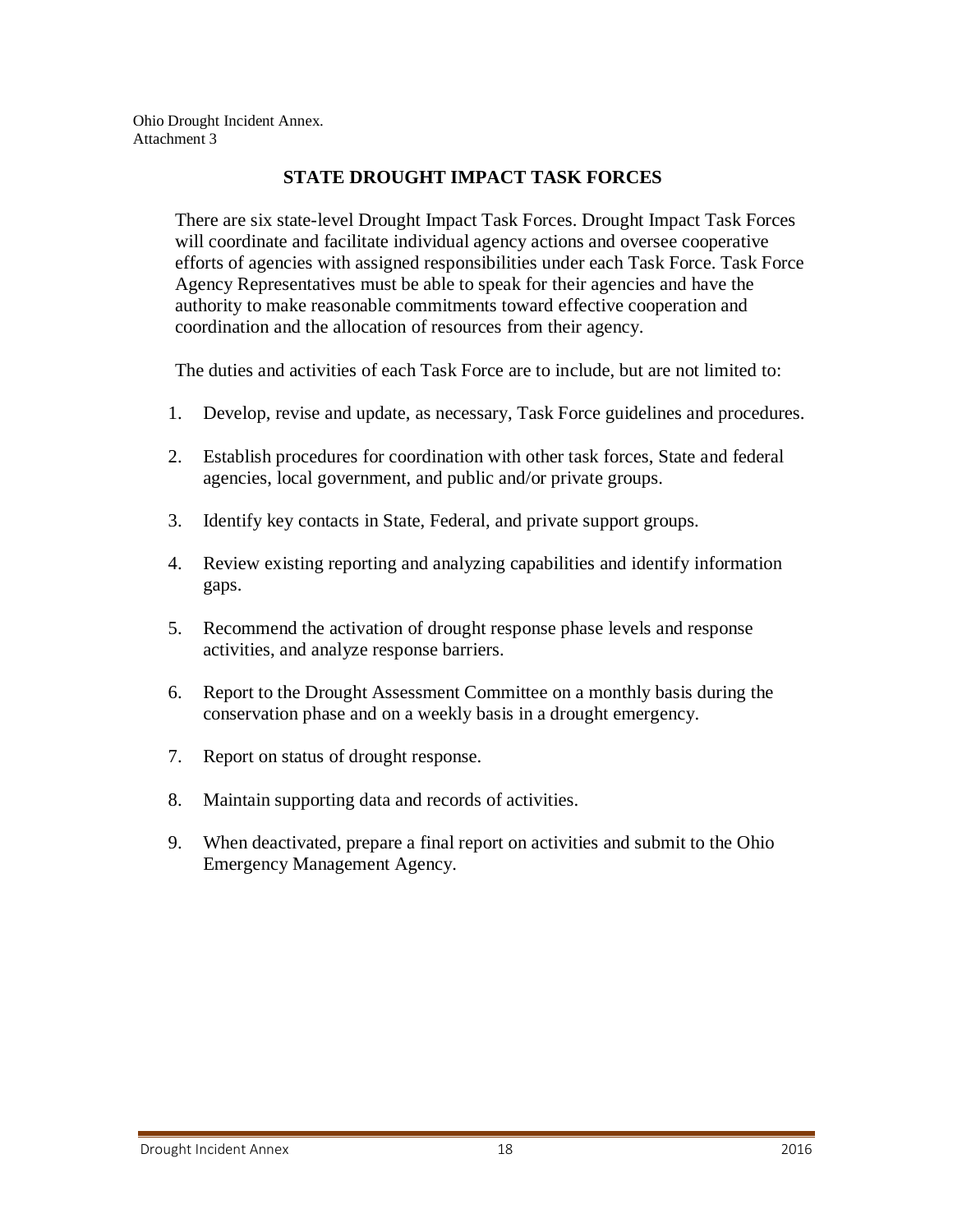#### **IMPACT TASK FORCE #1 – AGRICULTURE**

#### PURPOSE

To assist farmers during drought conditions, assess and project likely impacts, identify alternative responses and sources of assistance and report to the Drought Assessment Committee.

#### LEAD STATE AGENCY: Ohio Department of Agriculture

The Agriculture Task Force is chaired by the Department of Agriculture and will consist of the following state and federal agencies.

- 1. Ohio State University Extension 3. USDA Farm Service Agency
- 2. State and County Emergency **Boards** 4. Division of Soil and Water Resources, DNR

#### ACTIVITIES:

- 1. Review available data sources and existing drought reports, and analyze potential threats.
- 2. Provide timely data to farmers and state and federal agencies.
- 3. Assist in emergency livestock feeding and water hauling operations.
- 4. Survey and monitor animal health and care.
- 5. Operate and maintain hay-locator service.
- 6. Coordinate economic outlook reporting.
- 7. Make requests and recommendations with respect to emergency funding.
- 8. Identify any gaps in these various programs and recommend action on unmet needs.
- 9. Prepare a final report upon deactivation.

#### Drought Incident Annex 19 2016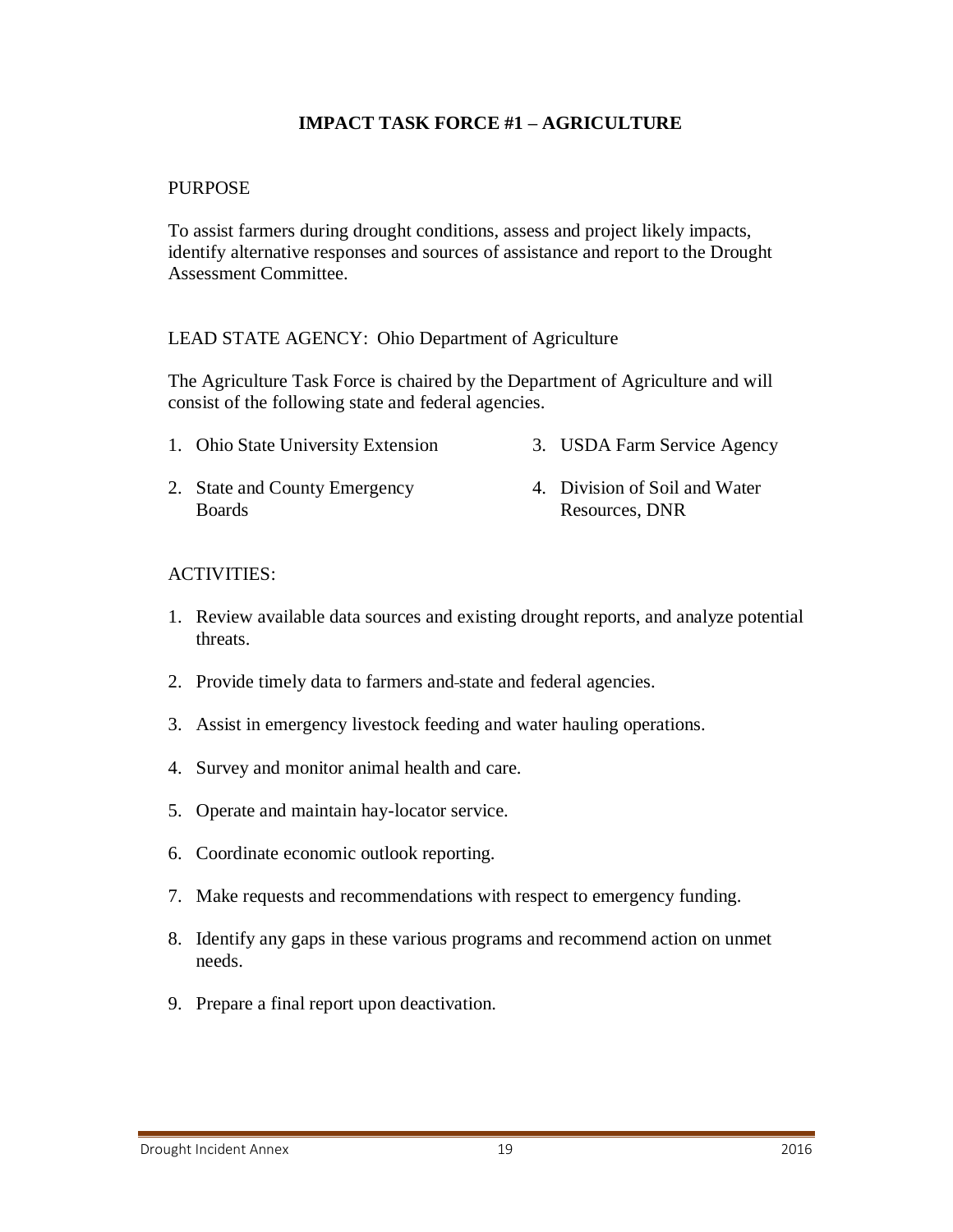#### **IMPACT TASK FORCE #2 – WILDFIRE**

#### PURPOSE

To asses and address drought-related impacts due to threats of wildfire.

LEAD STATE AGENCY: Ohio Department of Natural Resources, Division of Forestry

The Task Force is chaired by the Division of Forestry and will consist of the following State and federal agencies:

1. Division of Air Pollution Control, EPA

4. Division of the State Fire Marshal

5. U.S. Forest Service

- 2. Division of Wildlife, DNR
- 3. Division of Parks and Recreation, DNR

#### ACTIVITIES:

- 1. Identify key personnel and contacts.
- 2. Assess and project the extent and potential impacts of wildfire threats.
- 3. Review existing wildfire protection capabilities and inventory ponds, lakes and dry hydrants, which may be available in firefighting efforts.
- 4. Project the need for additional resources.
- 5. Provide technical planning and preparedness assistance.
- 6. Recommend a burning ban, in specified areas or statewide, based on current and expected wildfire activity and available indicators.
- 7. Prepare a final report upon deactivation.

Drought Incident Annex 20 2016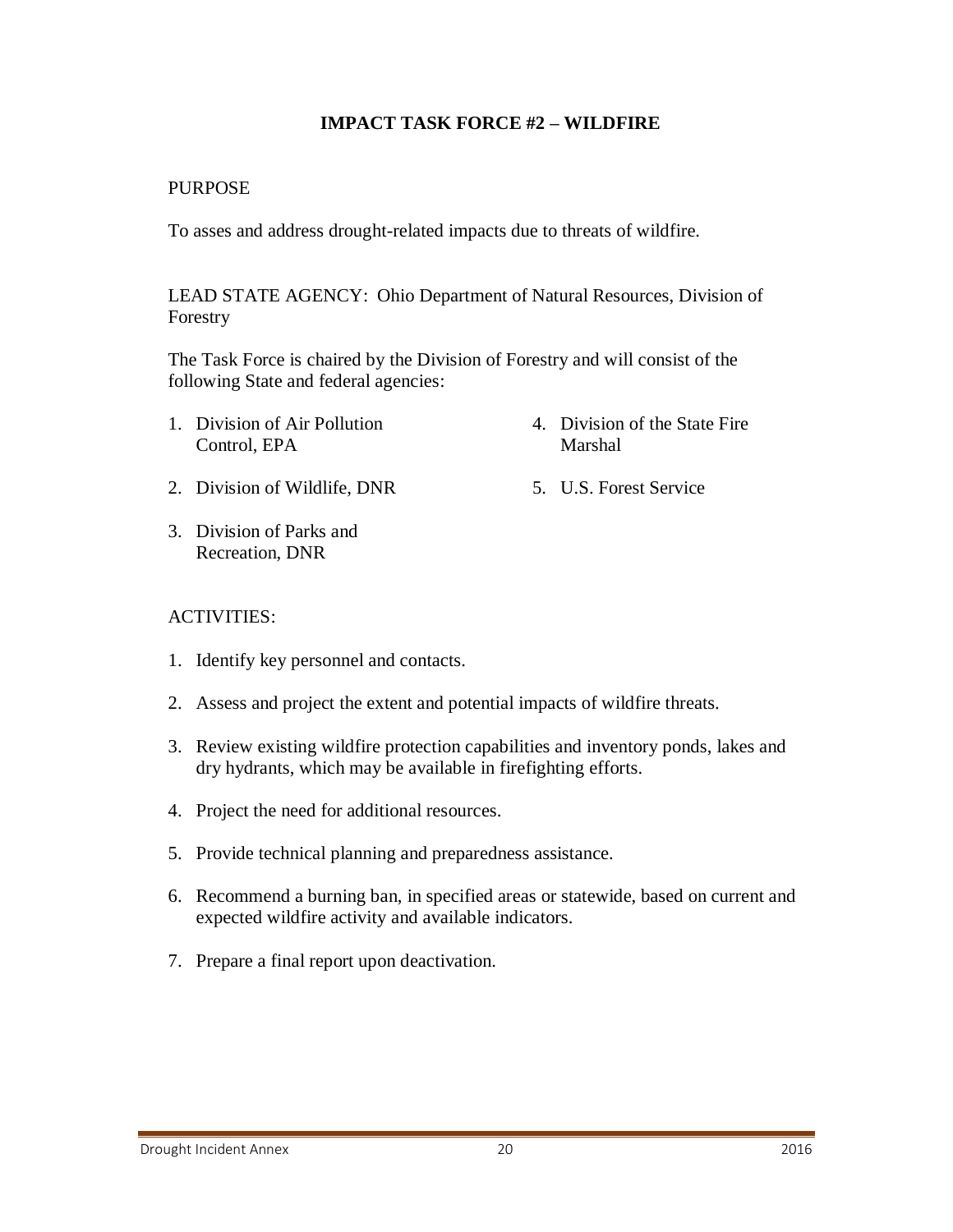### **IMPACT TASK FORCE #3 – FISH AND WILDLIFE**

#### PURPOSE:

Collect and evaluate data on fish and wildlife related impacts, project the potential severity of such impacts, and identify alternative mitigation measures and sources of assistance.

LEAD STATE AGENCY:Department of Natural Resources, Division of Wildlife

The Task Force is chaired by the Division of Wildlife and will consist of the following State and federal agencies:

- 1. ODNR, Division of Parks and Recreation 3. U.S. Forest Service 4. U.S. Army Corps of Engineers
- 2. U.S. Fish and Wildlife Service

#### ACTIVITIES:

- 1. Assess and project impacts on the State's fish and wildlife resources, including game and non-game species.
- 2. Recommend mitigation measures such as reservoir conservation pools, construction of watering ponds, etc.
- 3. Estimate funding and manpower requirements by project and species.
- 4. Review State-held water rights for fish and wildlife, and the potential impact of reservoir releases on domestic and other needs.
- 5. Prepare final report when deactivated.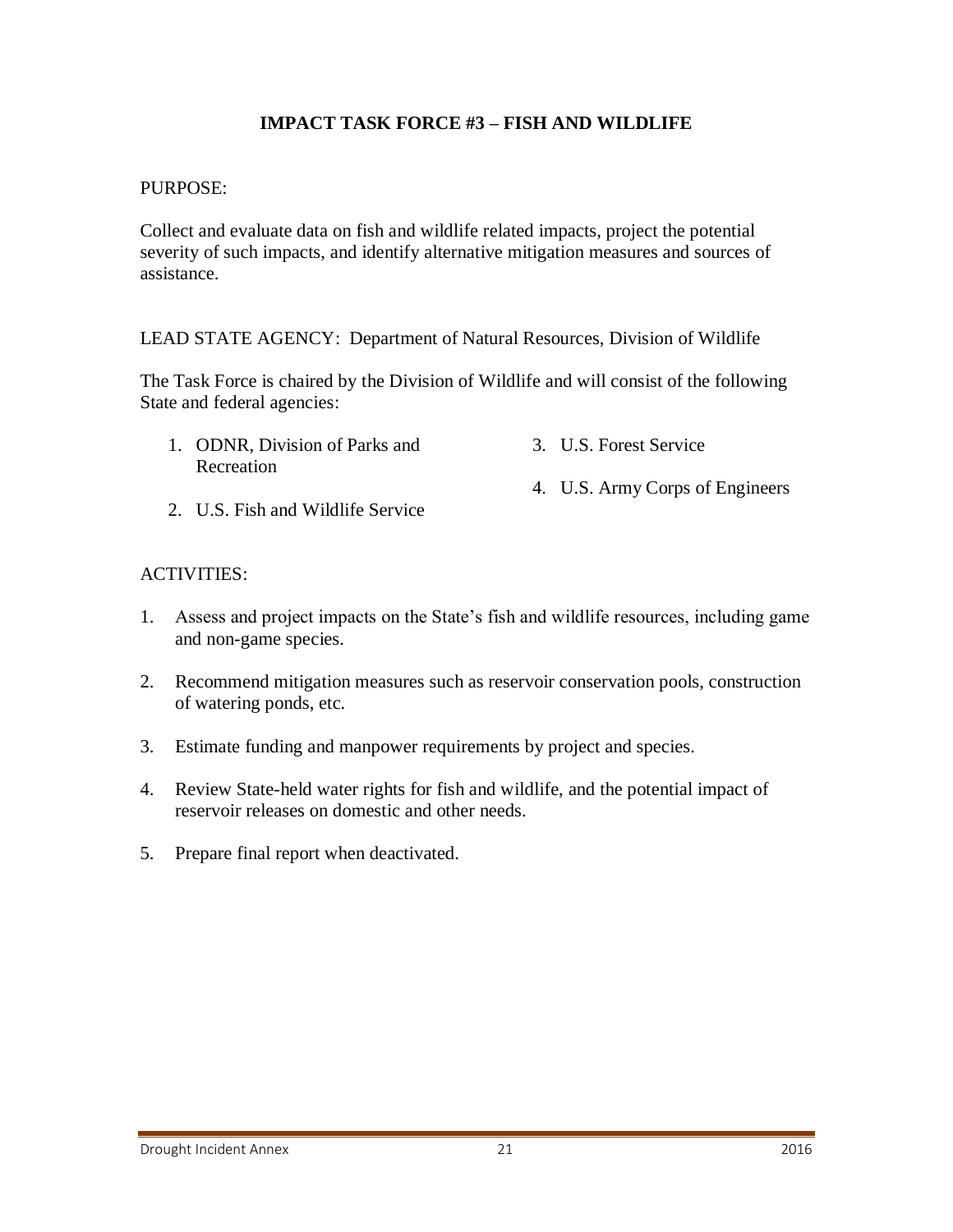### **IMPACT TASK FORCE #4 – RECREATION AND TOURISM**

#### PURPOSE:

To assess the impact of drought on recreation and tourism, and coordinate public and private efforts to avoid or mitigate economic losses.

LEAD STATE AGENCY:Ohio Department of Natural Resources**,** Division of Parks and Recreation

The Task Force will be co-chaired by the Ohio Department of Natural Resources**,**  Division of Parks and Recreation and will consist of the following State and federal agencies:

- 1. Ohio Department of Health
- 2. ODNR, Division of Wildlife
- 3. ODNR, Division of Forestry
- 4. ODNR, Division of Watercraft
- 5. State and Local Governments **Commission**
- 6. County Commissioners Association
- 7. U.S. Forest Service
- 8. National Park Service
- 9. U.S. Army Corps of Engineers

#### ACTIVITIES:

- 1. Provide timely information on drought conditions and recreational impacts to appropriate State agencies and the public.
- 2. Identify major commercial and industry specific problems and recommend solutions.
- 3. Develop and disseminate information to the media and public concerning restrictions or closing of State and/or federal parks and recreation *areas*.
- 4. Prepare a final report when deactivated.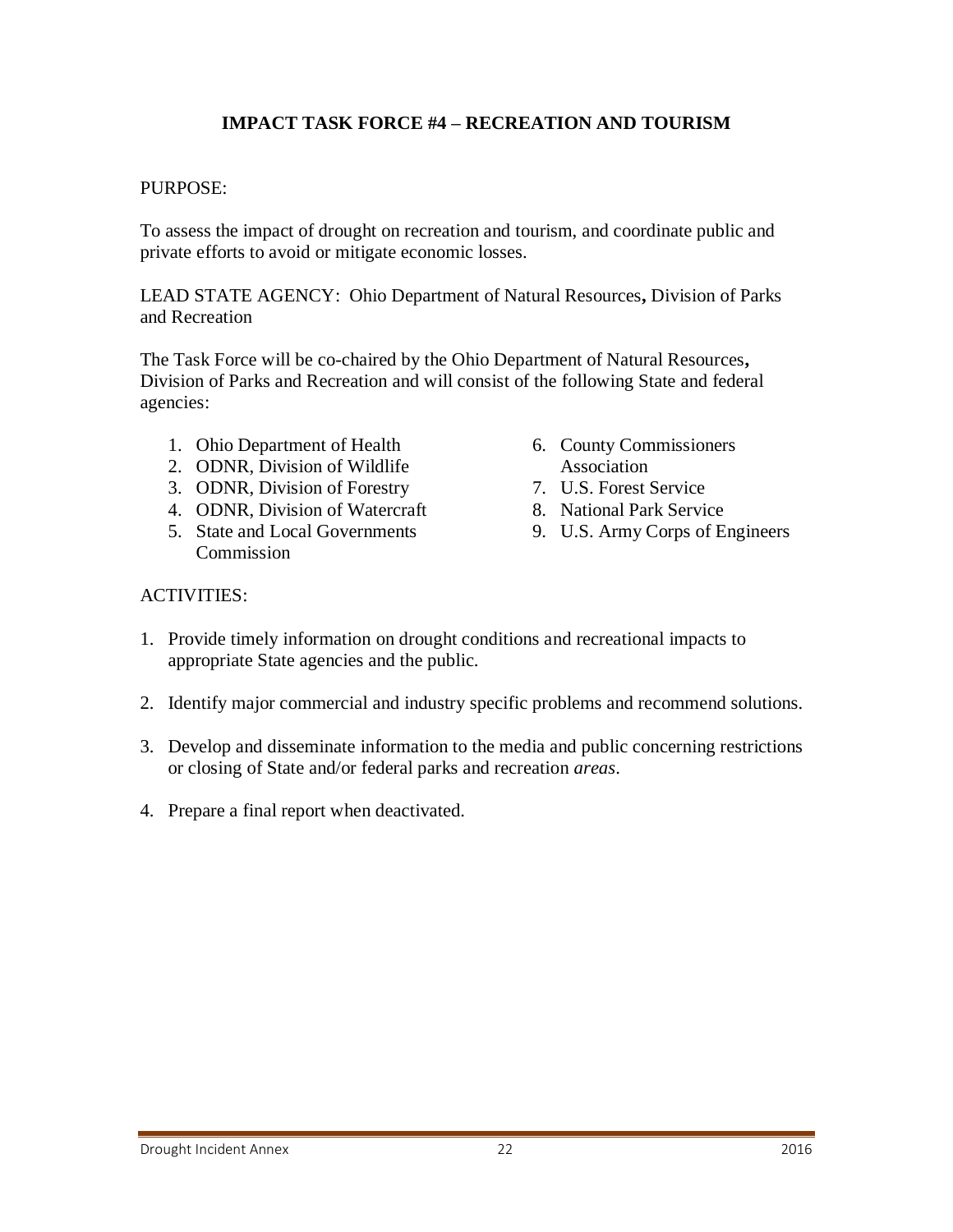### **IMPACT TASK FORCE #5 – PUBLIC AND PRIVATE WATER SUPPLY**

#### PURPOSE:

To ensure adequate supplies of potable water for essential domestic uses, as well as municipal and industrial needs.

LEAD STATE AGENCY: Ohio Environmental Protection Agency, Division of Drinking and Ground Waters

The Task Force will be chaired by the Division of Drinking and Ground Water and will consist of the following State and federal agencies:

- 1. Division of Soil and Water Resources, ODNR
- 2. Department of Health
- 3. Ohio Emergency Management Agency
- 4. State and Local Government Commission
- 5. Ohio Water Development Authority
- 6. Public Utilities Commission of Ohio
- 7. U.S. Army Corps of Engineers
- 8. Ohio Municipal League
- 9. County Commissioners Association

#### ACTIVITIES:

- 1. Provide water conservation program information.
- 2. Provide or coordinate water-hauling services by prioritized needs.
- 3. Develop a list of problem areas.
- 4. Facilitate approval of rate and operation changes.
- 5. Assess information concerning stream flows, reservoir levels, ground-water levels, and precipitation and recommend voluntary cutbacks of water usage by municipalities and industries.
- 6. Assess water quality.
- 7. Coordinate drought response activities with private water supplies as needed and encourage private water supplier conservation and cooperation for water usage during droughts.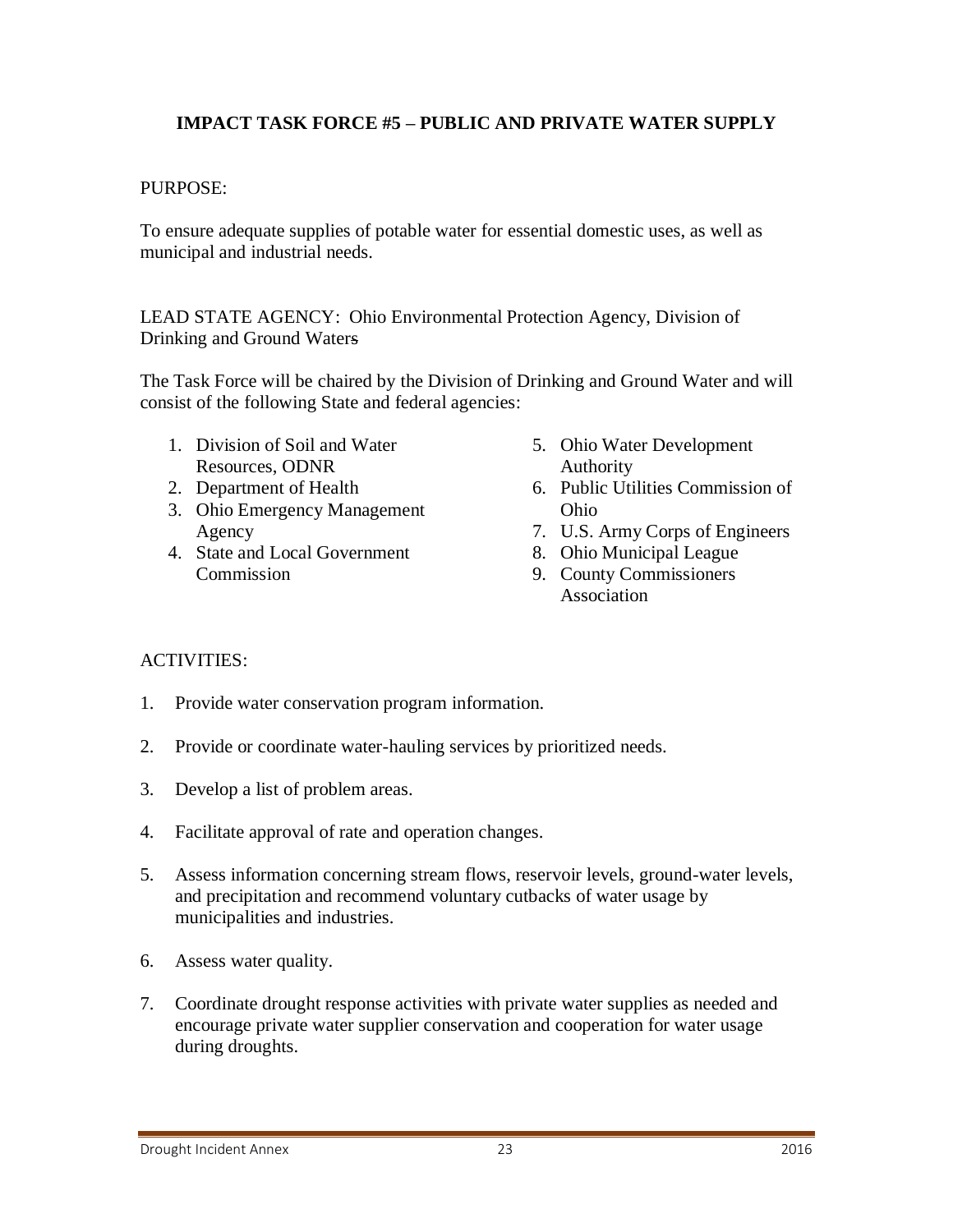- 8. The U.S. Army Corps of Engineers will make field investigations on eligibility for assistance when requested by the Governor to include: providing drinking water, transporting emergency water for human and livestock consumption and constructing wells based upon cost reimbursement to the government.
- 9. Prepare a final report upon deactivation.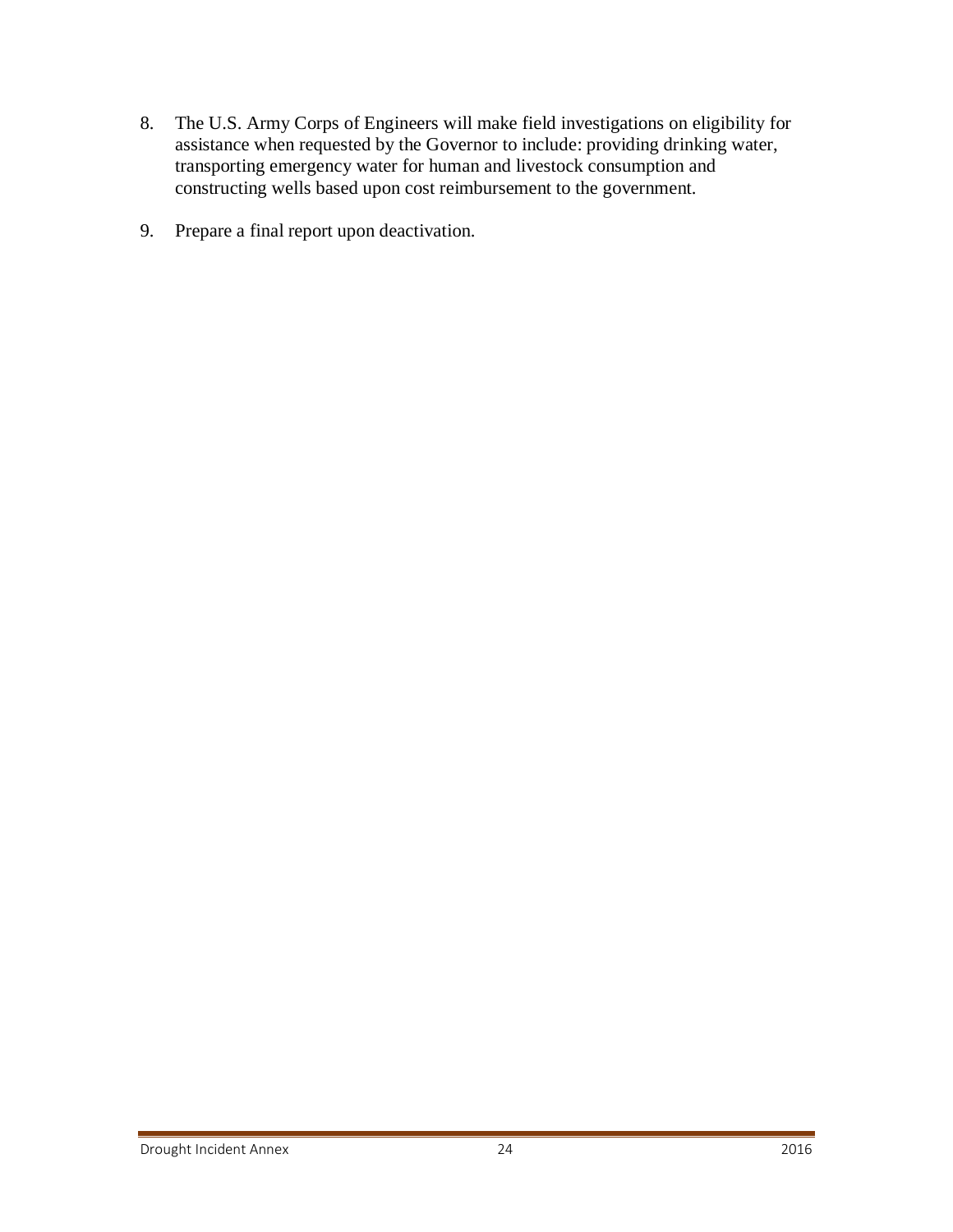#### **IMPACT TASK FORCE #6** – **ECONOMIC**

#### PURPOSE:

To establish procedures and an organization to assess drought-related economic impacts and recommend and undertake specific responses.

#### LEAD STATE AGENCY: Office of Budget and Management

The Task Force will be co-chaired by the Office of Budget and Management and the Department of Taxation and many consist of the following State and federal agencies:

- 1. State of Ohio Treasurer
- 2. Department of Commerce
- 3. Department of Agriculture
- 4. Department of Job and Family **Services**
- 5. Department of Development
- 6. State and Local Government Commission
- 7. County Commissioners Association
- 8. Ohio Municipal League
- 9. Public Utilities Commission of Ohio

#### ACTIVITIES:

- 1. Identify actual and potential economic impacts of drought by area of the State.
- 2. Develop and employ an economic simulation model to project drought impacts.
- 3. Identify actual or potential revenue loss by State and local governments.
- 4. Recommend mitigation measures.
- 5. Identify State and federal sources of financial assistance.
- 6. Monitor the costs incurred by State agencies responding to the drought.
- 7. Identify priority areas for additional State funding.
- 8. Prepare a final report upon deactivation.
- 9. Respond to needs of migrant workers in affected areas of the State of Ohio.
- 10. Prepare statistical information for Presidential Declaration of Disaster request.

#### Drought Incident Annex 25 2016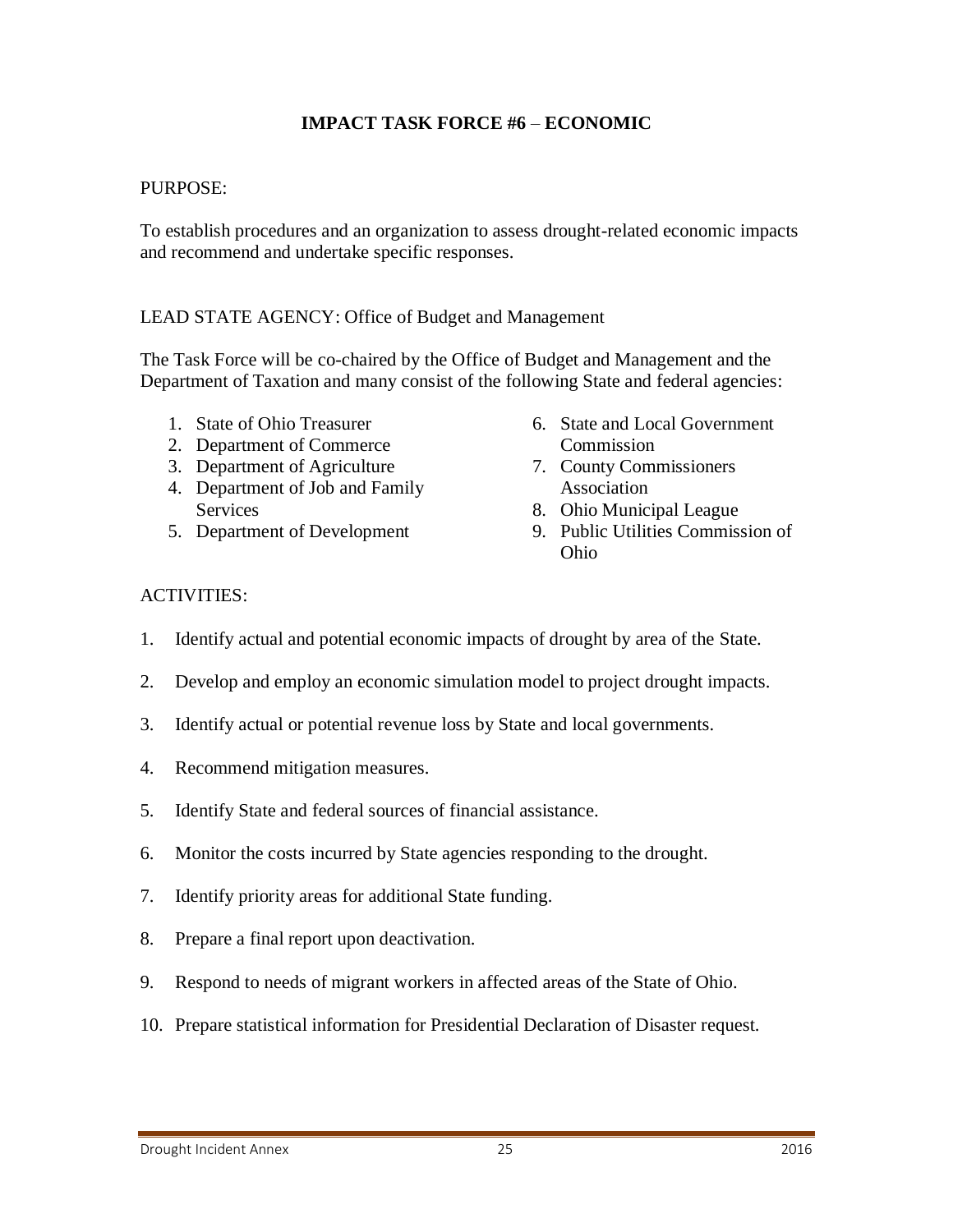#### State of Ohio – Drought Incident Annex Attachment 4 - Drought Response Actions Matrix

| <b>AGENCY</b>            | <b>PRE-DROUGHT ACTIONS</b>                                                                                             | <b>INCREASED MONITORING ACTIONS</b>                                                                      | <b>CONSERVATION ACTIONS</b>                                                                                                                                      | <b>EMERGENCY RESPONSE ACTIONS</b>                               |
|--------------------------|------------------------------------------------------------------------------------------------------------------------|----------------------------------------------------------------------------------------------------------|------------------------------------------------------------------------------------------------------------------------------------------------------------------|-----------------------------------------------------------------|
| <b>Governor's Office</b> | 1. Work with OEPA, ODNR, and<br>the General Assembly to pass water<br>allocation and other appropriate<br>legislation. | 1. Receive recommendations from the<br>Drought Assessment Committee<br>regarding water supplies in Ohio. | 1. Activate Impact Task Groups as<br>appropriate.                                                                                                                | 1. Declare a Drought Emergency.                                 |
|                          |                                                                                                                        | 2. Issue Drought Alert for areas of Ohio<br>affected.                                                    | 2. Continue public awareness and<br>strongly encourage local governments to<br>issue water restrictions.                                                         | 2. Activate the Drought Executive<br>Committee.                 |
|                          |                                                                                                                        | 3. Issue burning bans as needed by<br>Executive Order.                                                   | 3. Order state agencies to comply with<br>local water conservation restrictions.                                                                                 | 3. Encourage restrictions on non-<br>essential uses of water.   |
|                          |                                                                                                                        | 4. Establish liaison with local<br>governments as needed.                                                | 4. Issue Executive Orders regarding<br>waived permits, fees, and other restrictions<br>for carriers bringing hay and needed<br>supplies for agricultural relief. | 4. Implement progressive restrictions as<br>conditions require. |
|                          |                                                                                                                        | 5. Request voluntary water use<br>reduction.                                                             | 5. Request the USDA to declare an<br>Agricultural Disaster in Ohio, if warranted.                                                                                | 5. Continue previous actions.                                   |
|                          |                                                                                                                        |                                                                                                          | 6. Seek emergency legislation if required.                                                                                                                       |                                                                 |
|                          |                                                                                                                        |                                                                                                          |                                                                                                                                                                  |                                                                 |
|                          |                                                                                                                        |                                                                                                          |                                                                                                                                                                  |                                                                 |
|                          |                                                                                                                        |                                                                                                          |                                                                                                                                                                  |                                                                 |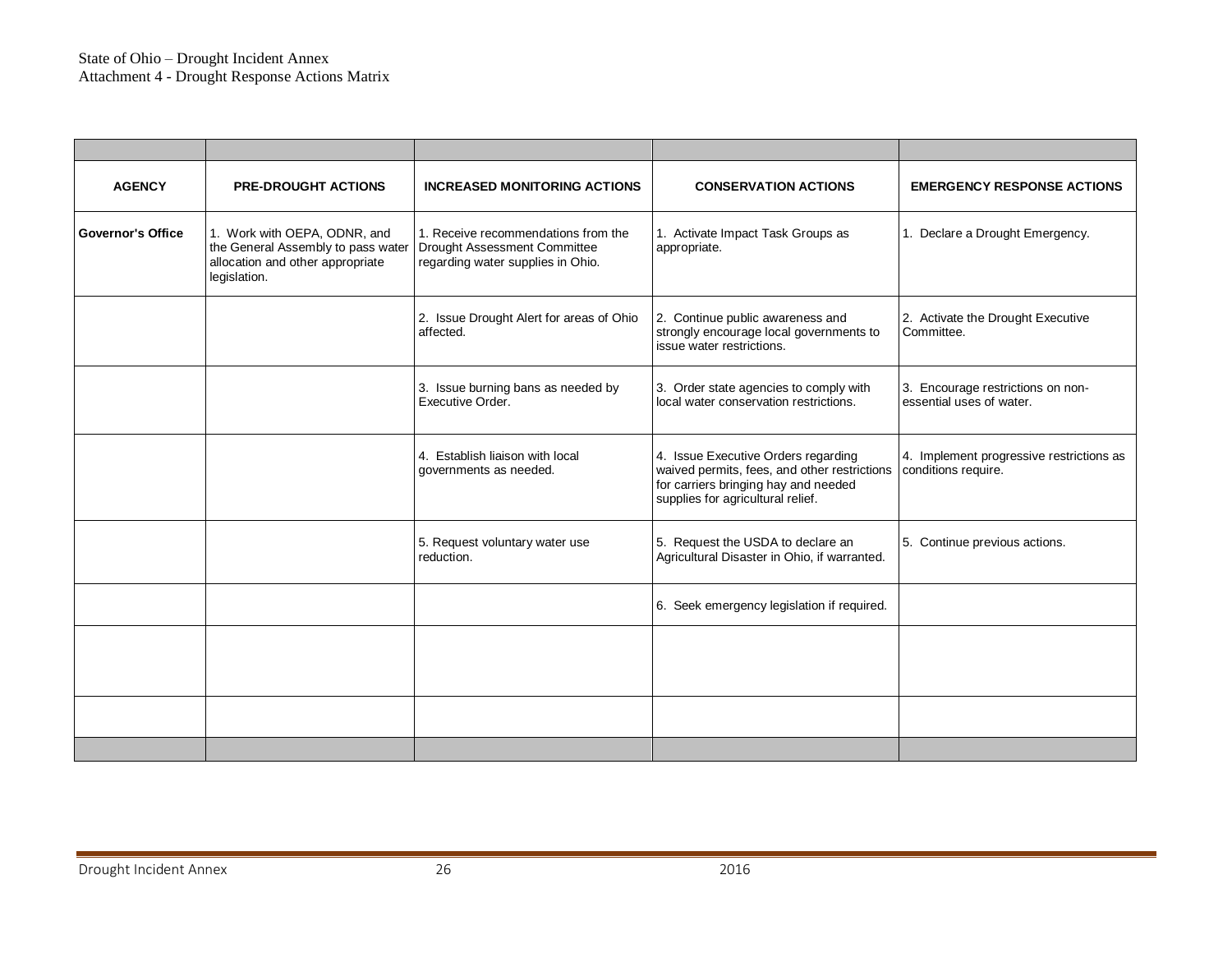| <b>AGENCY</b>                             | <b>PRE-DROUGHT ACTIONS</b>                                                                                               | <b>INCREASED MONITORING ACTIONS</b>                                                                                                  | <b>CONSERVATION ACTIONS</b>                                                                                                                  | <b>EMERGENCY RESPONSE ACTIONS</b>                                                 |
|-------------------------------------------|--------------------------------------------------------------------------------------------------------------------------|--------------------------------------------------------------------------------------------------------------------------------------|----------------------------------------------------------------------------------------------------------------------------------------------|-----------------------------------------------------------------------------------|
| Environmental<br><b>Protection Agency</b> | 1. Develop criteria for public supply<br>emergency plans.                                                                | 1. Coordinate with OEMA and other<br>responders for release of public<br>information.                                                | 1. Post streams where water quality<br>standards are not met.                                                                                | 1. Coordinate with Governor's<br>representatives for Declaration of<br>Emergency. |
|                                           | water systems in developing supply<br>emergency plans.                                                                   | 2. Assist owners/operators of public 2. Increase monitoring in alerted areas.                                                        | 2. Issue conservation guidelines.                                                                                                            | 2. Mediate in conflicts of source<br>utilization in cooperation with ODNR.        |
|                                           | 3. Review water supply plans.                                                                                            | 3. Train/review Phase 2 - Phase 4<br>requirements with regional offices.                                                             | 3. Coordinate with ODH on release of<br>health advisories.                                                                                   | 3. Support Governor in enforcing<br>provisions as required.                       |
|                                           | 4. Determine backup supplies and<br>storage systems for public water<br>suppliers.                                       | 4. Water suppliers report status to<br>regional EPA water supply officials.                                                          | 4. Review and recommend approval of<br>local drought emergency requests by local<br>officials in coordination with ODNR, ODH,<br>and OEMA.   | 4. Initiate rationing procedures based<br>upon recognized priorities.             |
|                                           | 5. Provide monthly reports to<br>OEMA on public water quality and<br>supplies, in anticipation of drought<br>conditions. | 5. Advise water suppliers in affected<br>areas to activate local water supply<br>emergency plans and contingency plans<br>as needed. | 5. Monitor all public water supply facilities;<br>augment staff.                                                                             | 5. Coordinate with ODNR for use of<br>Lake Erie water.                            |
|                                           |                                                                                                                          |                                                                                                                                      | 6. Activate prioritization of publicly-<br>supplied water usage.                                                                             |                                                                                   |
|                                           |                                                                                                                          |                                                                                                                                      | 7. As directed by the Governor, assist<br>localities in enforcing cutbacks of publicly-<br>supplied industrial/agricultural use of<br>water. |                                                                                   |
|                                           |                                                                                                                          |                                                                                                                                      | 8. Issue advisories for local mandatory<br>restrictions of publicly-supplied water<br>usage (ORC 6901.06).                                   |                                                                                   |
|                                           |                                                                                                                          |                                                                                                                                      | 9. Chair Public Water Supply Impact Task<br>Force, when activated.                                                                           |                                                                                   |
|                                           |                                                                                                                          |                                                                                                                                      |                                                                                                                                              |                                                                                   |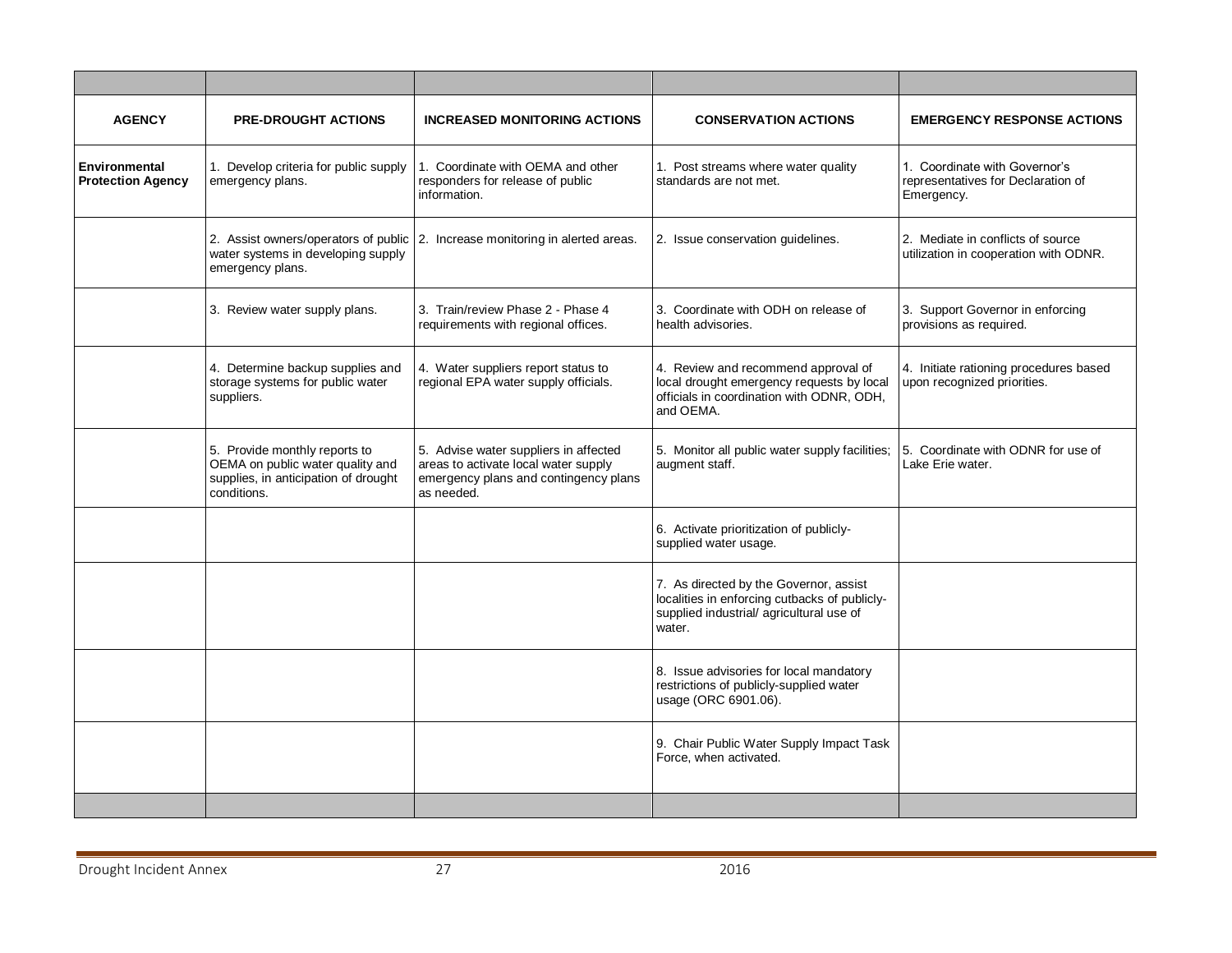| <b>AGENCY</b>                                         | <b>PRE-DROUGHT ACTIONS</b>                                                                                                                                                                                                | <b>INCREASED MONITORING ACTIONS</b>                                                                                                                                                               | <b>CONSERVATION ACTIONS</b>                                                                                                                | <b>EMERGENCY RESPONSE ACTIONS</b>                                                                                                                                                                                                                                           |
|-------------------------------------------------------|---------------------------------------------------------------------------------------------------------------------------------------------------------------------------------------------------------------------------|---------------------------------------------------------------------------------------------------------------------------------------------------------------------------------------------------|--------------------------------------------------------------------------------------------------------------------------------------------|-----------------------------------------------------------------------------------------------------------------------------------------------------------------------------------------------------------------------------------------------------------------------------|
| <b>Ohio Department of</b><br><b>Natural Resources</b> | 1. Review and update water supply<br>plans for each community.                                                                                                                                                            | 1. Provide daily or weekly reports on<br>water levels, hydrologic information, and<br>developing shortages. Review status and<br>availability of water storage in state or<br>federal reservoirs. | 1. Increase monitoring hydrologic and<br>water supply conditions to weekly or daily.                                                       | 1. Evaluate requests for down-+.stream<br>discharges from state-owned reservoirs<br>for community water systems on<br>emergency status and consider approval<br>of water hauling from state-owned<br>reservoirs for authorized purposes.<br>Monitor uses and/or reservoirs. |
|                                                       | 2. Gather and interpret water data<br>regarding supply, use and trends.                                                                                                                                                   | 2. Inform public regarding Ohio water<br>rights and obligations for use of streams<br>and groundwater.                                                                                            | 2. Make calculation of draw down under<br>various release rates for state-owned<br>reservoirs.                                             | 2. Maintain close liaison with U.S. Army<br>Corps of Engineers and Conservancy<br>Districts regarding emergency water<br>releases from respective reservoirs as<br>appropriate.                                                                                             |
|                                                       | 3. Analyze adequacy of existing<br>water supplies and assist<br>communities, agriculture, industries,<br>and individuals to develop water-<br>supply systems as needed to<br>withstand appropriate drought<br>conditions. | 3. Coordinate with local water supply<br>officials, review availability of water<br>conservation plans and implementation<br>of programs.                                                         | 3. Make field checks to verify need and<br>availability of water from state-owned<br>reservoirs, including canals and associated<br>lakes. | 3. Confirm that water conservation<br>measures have been implemented by<br>communities or others requesting<br>releases.                                                                                                                                                    |
|                                                       | 4. Educate the public regarding<br>general water management needs<br>and answer requests for water<br>information.                                                                                                        | 4. Review, correlate, and map data from<br>weather information services and water<br>level monitoring systems.                                                                                    | 4. Coordinate requests for water from<br>state-owned reservoirs with appropriate<br>agencies.                                              | 4. Make recommendations to U.S.<br>Department of Agriculture for harvesting<br>hay or pasture on agriculture set-aside.                                                                                                                                                     |
|                                                       | 5. Assist communities, industries<br>and others to develop water<br>conservation plans and programs;<br>model conservation plans.                                                                                         | 5. Analyze precipitation for deficiencies<br>with communities known to have<br>inadequate storage capacity.                                                                                       | 5. Identify large withdrawals and<br>consumptive uses and encourage water<br>conservation.                                                 | 5. Monitor hydrologic conditions as<br>needed and provide updates.                                                                                                                                                                                                          |
|                                                       | 6. Monitor hydrologic and water<br>supply conditions; evaluate<br>conditions monthly and disseminate<br>information.                                                                                                      | 6. Inform EOC and Governor's staff when<br>conditions may warrant conservation and<br>emergency status.                                                                                           | 6. Restrict managed wetland pumping at<br>selected locations as needed.                                                                    | 6. Make recommendations rationing<br>withdrawals from state-owned reservoirs.                                                                                                                                                                                               |
|                                                       | 7. Identify, evaluate, research, and<br>document water sources.                                                                                                                                                           | 7. Increase monitoring of hydrological<br>and water supply conditions to twice<br>monthly or weekly.                                                                                              | 7. Through various Divisions, Chair the<br>Wildfire, Recreation & Tourism, and Fish &<br>Wildlife Impact Task Forces when<br>activated.    | 7. Restrict recreational uses as required<br>for health and safety.                                                                                                                                                                                                         |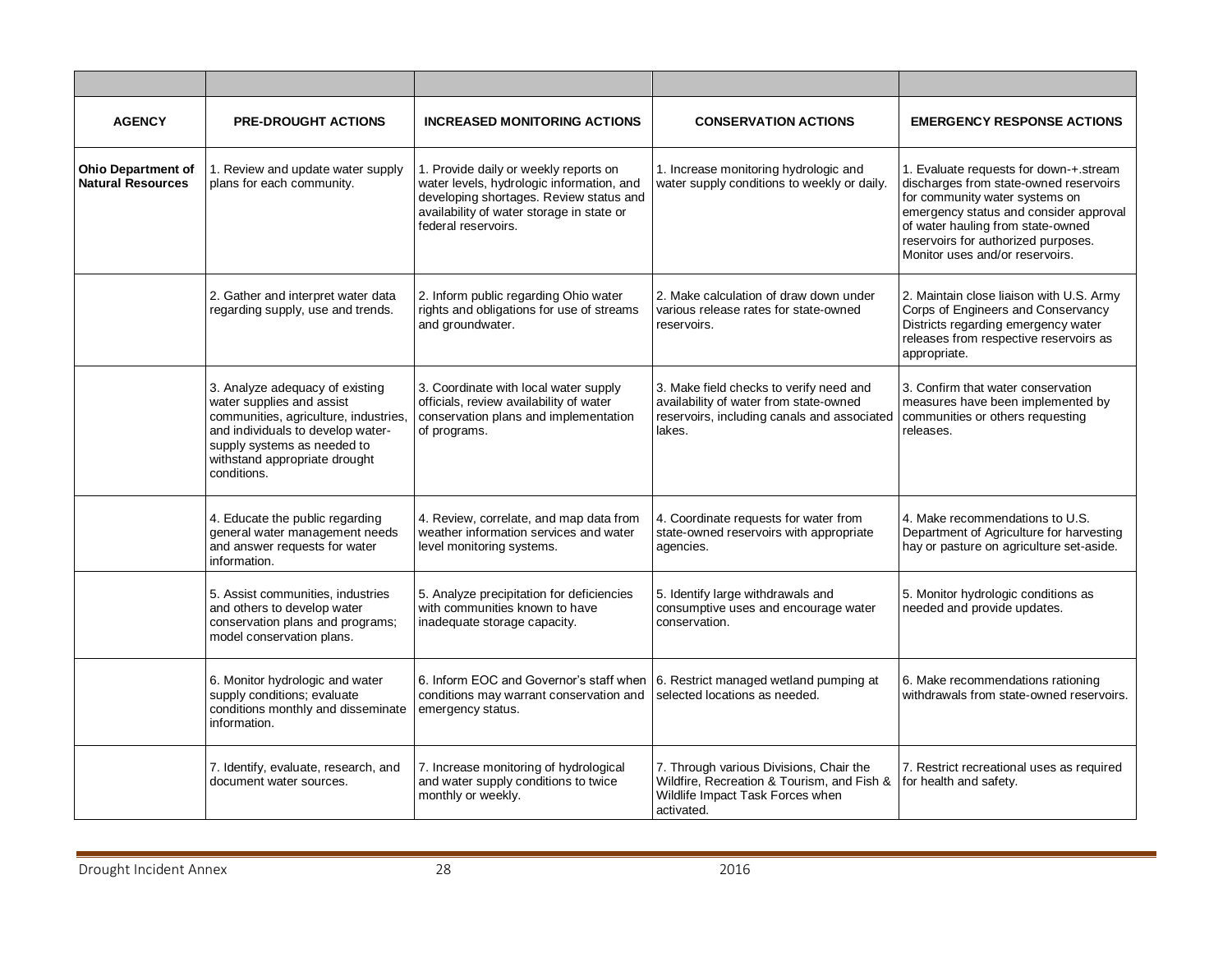| <b>Ohio Department of</b><br><b>Natural Resources</b><br>(Continued) | 8. Evaluate, improve, and automate<br>data collection network, including<br>stream flow, ground water,<br>precipitation, reservoirs, and<br>consumption. Report this<br>information to EMA on a regular<br>basis. | 8. Compare hydrologic information with<br>past drought conditions and determine<br>stressed areas.                                                                 | 8. Director sits on Drought Executive<br>Committee when activated. | 8. Issue restrictions on managed wetland<br>pumping as needed.    |
|----------------------------------------------------------------------|-------------------------------------------------------------------------------------------------------------------------------------------------------------------------------------------------------------------|--------------------------------------------------------------------------------------------------------------------------------------------------------------------|--------------------------------------------------------------------|-------------------------------------------------------------------|
|                                                                      | 9. Maintain information on outlet<br>discharge capacity of state-owned<br>reservoirs and improve structural<br>works as appropriate for state-<br>owned reservoirs.                                               | 9. Prepare and disseminate a drought<br>report weekly for decision-makers and<br>press.                                                                            |                                                                    | 9. Coordinate use of Lake Erie water in<br>cooperation with OEPA. |
|                                                                      | 10. Register all water withdrawals<br>greater than 100,000 gpd. Collect<br>source reports, analyze annual<br>usage statewide and regionally.                                                                      | 10. Prepare for a substantial increase in<br>the number of requests for general and<br>technical water resource and other<br>hydrologic information.               |                                                                    |                                                                   |
|                                                                      |                                                                                                                                                                                                                   | 11. Assign personnel to correlate storage<br>data and outlet discharge capacity;<br>determine current operational status of<br>outlets for state-owned reservoirs. |                                                                    |                                                                   |
|                                                                      |                                                                                                                                                                                                                   | 12. Coordinate activities within DNR and<br>other local, state, and federal agencies<br>as appropriate.                                                            |                                                                    |                                                                   |
|                                                                      |                                                                                                                                                                                                                   | 13. Identify large withdrawals and<br>consumptive users in stressed areas.                                                                                         |                                                                    |                                                                   |
|                                                                      |                                                                                                                                                                                                                   | 14. Issue bans on open burning<br>throughout Ohio including state forests<br>and parks as required for safety.                                                     |                                                                    |                                                                   |
|                                                                      |                                                                                                                                                                                                                   |                                                                                                                                                                    |                                                                    |                                                                   |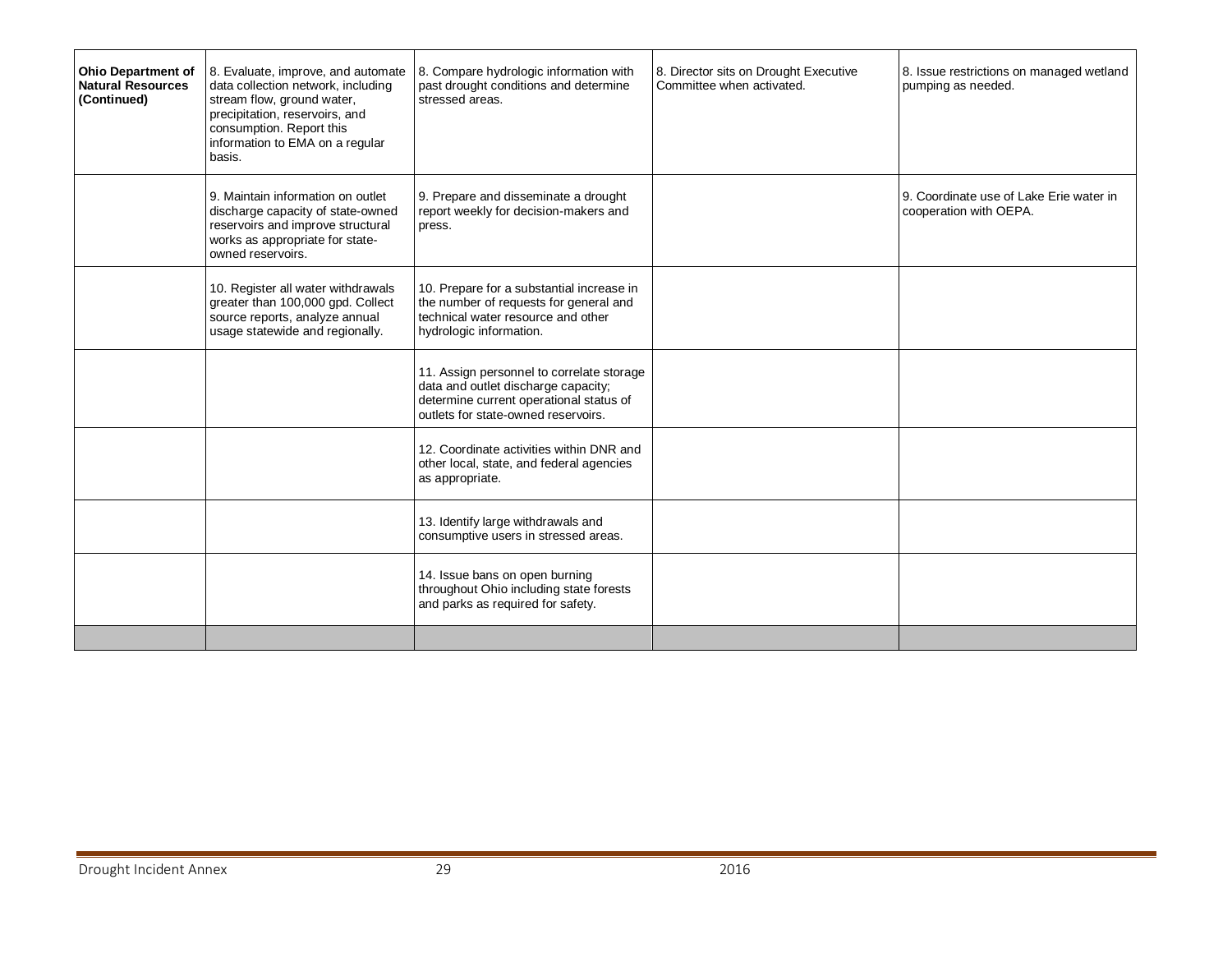| <b>AGENCY</b>                                   | <b>PRE-DROUGHT ACTIONS</b>                                         | <b>INCREASED MONITORING ACTIONS</b>                                                                                                          | <b>CONSERVATION ACTIONS</b>                                                               | <b>EMERGENCY RESPONSE ACTIONS</b> |
|-------------------------------------------------|--------------------------------------------------------------------|----------------------------------------------------------------------------------------------------------------------------------------------|-------------------------------------------------------------------------------------------|-----------------------------------|
| <b>Ohio Department of</b><br><b>Agriculture</b> | Prepare plans for the emergency<br>distribution of livestock feed. | . Coordinate with the U.S. Dept. of<br>Agriculture and State and County<br>Emergency Boards to assess the<br>agricultural situation in Ohio. | 1. Develop state request for federal<br>assistance from the U.S. Dept. of<br>Agriculture. | 1. Continue previous actions      |
|                                                 |                                                                    | 2. Provide weekly agricultural reports on<br>crops and animals affected by the<br>drought.                                                   | 2. Implement state plans for the<br>emergency distribution of livestock feed.             |                                   |
|                                                 |                                                                    | 3. Provide a representative to the<br>Drought Assessment Committee when<br>activated.                                                        | 3. Assist in operation of a hay locator<br>service.                                       |                                   |
|                                                 |                                                                    |                                                                                                                                              | 4. Survey and monitor animal health and<br>care.                                          |                                   |
|                                                 |                                                                    |                                                                                                                                              | 5. Provide regular agriculture reports on<br>crops and animals.                           |                                   |
|                                                 |                                                                    |                                                                                                                                              | 6 . Investigate and enforce regulations<br>regarding unfair pricing.                      |                                   |
|                                                 |                                                                    |                                                                                                                                              | 7. Chair the Agriculture Impact Task Force,<br>when activated.                            |                                   |

| <b>Public Utilities</b><br><b>Commission of Ohio</b> | 1. Review and update PUCO<br>Annex.                                                 | 1. Encourage affected Commission-<br>assignments in the Drought Incident   regulated utilities to notify customers of<br>voluntary conservation measures. | 1. Assure affected Commission- regulated<br>utilities have considered notifying<br>customers of conservation measures.            | 1. Coordinate with Governor's<br>representative for Declaration of<br>Emergency. |
|------------------------------------------------------|-------------------------------------------------------------------------------------|-----------------------------------------------------------------------------------------------------------------------------------------------------------|-----------------------------------------------------------------------------------------------------------------------------------|----------------------------------------------------------------------------------|
|                                                      | 2. Coordinate information/data<br>received from Commission-<br>regulated utilities. | 2. Receive regular status reports from<br>Commission-regulated utilities.                                                                                 | 2. Provide status reports including<br>developing emergencies concerning<br>Commission-regulated water and electric<br>utilities. | 2. Enforce emergency provisions as<br>required by Commissioner and Governor.     |
|                                                      |                                                                                     | 3. Coordinate with EMA and other state-<br>level responders for release of public<br>l information.                                                       | 3. Follow EPA recommended prioritization<br>of water usage to the extent of consistency required.<br>with PUCO rules.             | 3. Activate drought emergency plans as                                           |